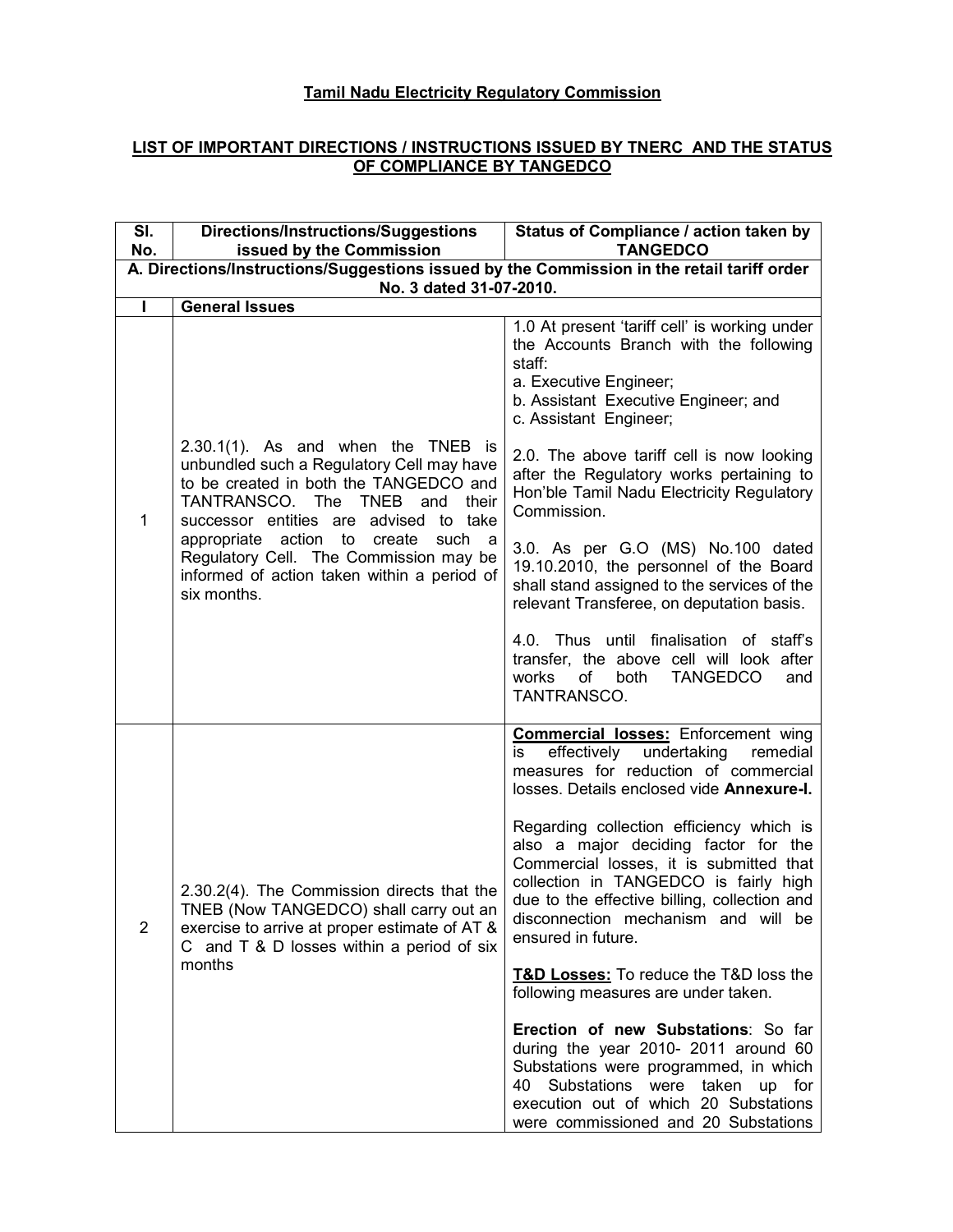| SI.<br>No.        | <b>Directions/Instructions/Suggestions</b><br>issued by the Commission                                                                                                                                                                                                                                                                                                                                                       | Status of Compliance / action taken by<br><b>TANGEDCO</b>                                                                                                                                                                                                                                                                                                                                                                                                                                                                                                                                                                                                                                                                                                                                                                                                                                                                                                                                               |
|-------------------|------------------------------------------------------------------------------------------------------------------------------------------------------------------------------------------------------------------------------------------------------------------------------------------------------------------------------------------------------------------------------------------------------------------------------|---------------------------------------------------------------------------------------------------------------------------------------------------------------------------------------------------------------------------------------------------------------------------------------------------------------------------------------------------------------------------------------------------------------------------------------------------------------------------------------------------------------------------------------------------------------------------------------------------------------------------------------------------------------------------------------------------------------------------------------------------------------------------------------------------------------------------------------------------------------------------------------------------------------------------------------------------------------------------------------------------------|
|                   |                                                                                                                                                                                                                                                                                                                                                                                                                              | are under construction and expected to<br>be commissioned before 31 <sup>st</sup> March 2011.<br>However, besides the above, in RAPDRP<br>schemes 61 Substations have been<br>programmed to be executed in the next 3<br>years in the 110 Project Area Towns.                                                                                                                                                                                                                                                                                                                                                                                                                                                                                                                                                                                                                                                                                                                                           |
|                   |                                                                                                                                                                                                                                                                                                                                                                                                                              | Improvement of Lines: A route length of<br>3000 Kilometres has been planned for the<br>year, which will help in reducing the line<br>losses. It is further submitted that proper<br>estimate of AT & C loss could not be<br>arrived due to the non availability of 100<br>% metering in Agriculture & Hut service<br>connections.                                                                                                                                                                                                                                                                                                                                                                                                                                                                                                                                                                                                                                                                       |
| 3                 | 6.1.13. Taking into account information in<br>this Order, TNEB (Now TANGEDCO) shall<br>file a petition for determination of wheeling<br>charges, surcharge / additional surcharge.                                                                                                                                                                                                                                           | The petition on determination of wheeling<br>charges,<br>surcharge<br>additional<br>and<br>surcharge has been filed before the<br>Hon'ble<br>16.12.2010.<br>commission<br>on<br>Additional details as directed by the<br>Hon'ble commission are to be submitted<br>shortly.                                                                                                                                                                                                                                                                                                                                                                                                                                                                                                                                                                                                                                                                                                                             |
| $\mathbf{I}$<br>4 | Generation<br>4.1.7. The TNEB (Now TANGEDCO) is<br>directed to file a separate petition for ETPS<br>in accordance with the Regulation within 2<br>months of issue of this order and the tariff of<br>ETPS will be decided on that basis.                                                                                                                                                                                     | A separate petition for ETPS has been<br>before<br>filed<br>Hon'ble<br><b>TNERC</b><br>on<br>29.09.2010.                                                                                                                                                                                                                                                                                                                                                                                                                                                                                                                                                                                                                                                                                                                                                                                                                                                                                                |
| 5                 | 4.1.9. The Commission suggest that the<br>TNEB (Now TANGEDCO) may take up the<br>issue with the Government of India for<br>allocation of additional gas so that the<br>assets which are created already are put to<br><b>TNEB</b><br>optimum<br>The<br>use.<br>(Now<br>TANGEDCO) shall plan to maximize the<br>output of Gas based Stations and at the<br>same time the heat rate is also maintained<br>at an optimal level. | (i) The Ministry of Petroleum and Natural<br>(MOPNG)/GOI<br>Gas<br>has<br>been<br>addressed to enhance the gas supply to<br>all existing gas stations vide letter dt:<br>07.05.2009 & 28.08.2009.<br>(ii) MOPNG / GOI has informed vide their<br>Ir dt 11.8.10 & 10.8.10 that 3,00,000<br>SCMD(Standard Cubic Meter per Day)<br>gas is available at Ramnad Zone for 8<br>years and 25,000 SCMD at Nannilam<br>respectively. Concurrence to avail the<br>additional<br>gas<br>at<br>Non-APM<br>(Administrative Price mechanism) price<br>of 4.75 USD/MMBTU(Million Metric<br>British Thermal Unit) has been given<br>vide Ir dt 24.8.10.<br>(iii) M/s GAIL has been addressed vide Ir.<br>dt:<br>05.11.09<br>to<br>interlink<br>the<br>Narimanam Gas field to Kovilkalapal<br>gas field so as to meet out the short<br>fall in Thirumakottai Gas Power<br>Station. Subject to availability of gas<br>M/s. GAIL will examine the proposal<br>and the outcome of the proposal will<br>be expected shortly. |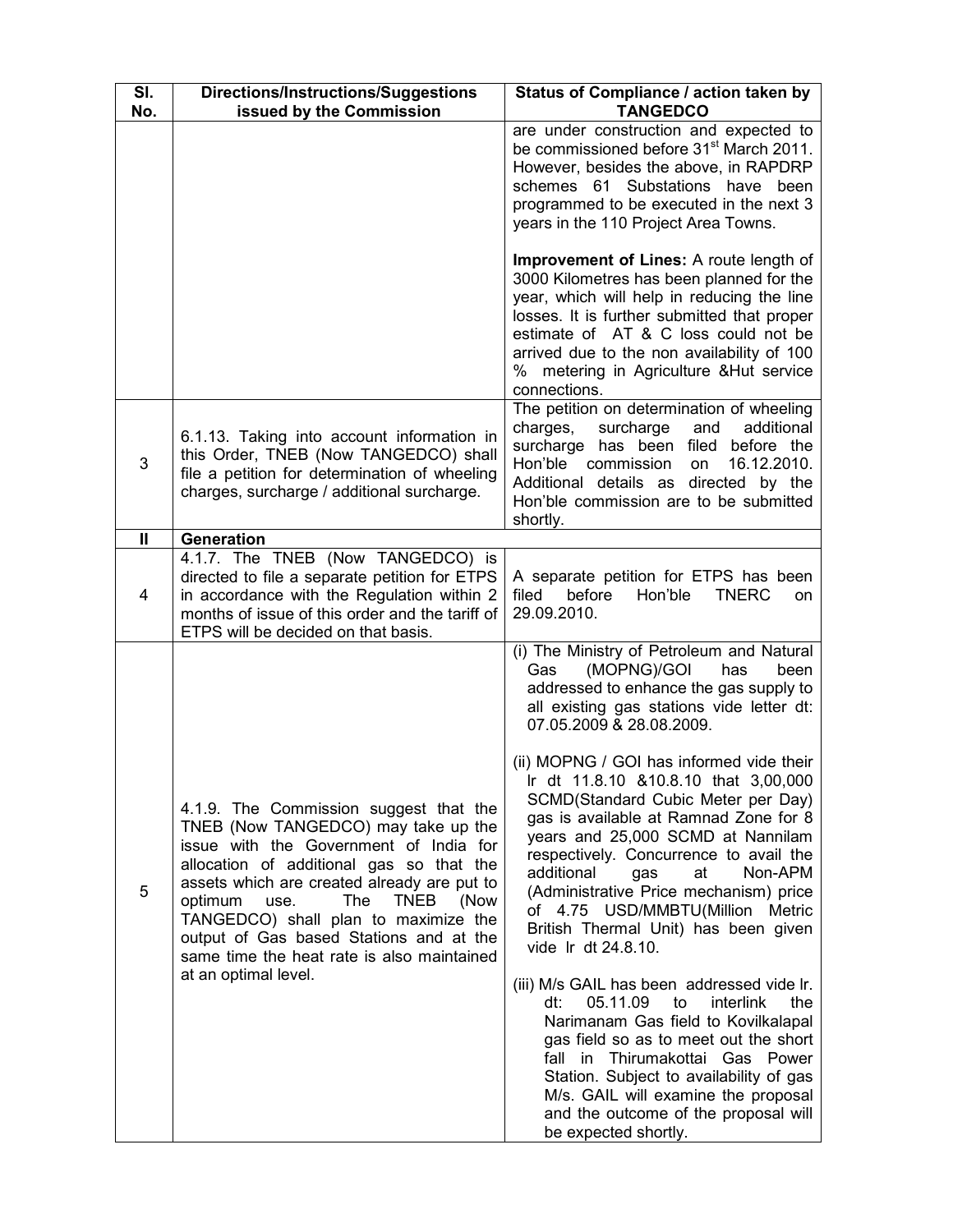| SI.<br>No. | <b>Directions/Instructions/Suggestions</b><br>issued by the Commission                                                                                                                                                                                                                                                                                                                                                                                                                                                                                                                                                            | Status of Compliance / action taken by<br><b>TANGEDCO</b>                                                                                                                                                                                                                                                                                                                                                                                                                                                                                                                                                                                                                                                    |
|------------|-----------------------------------------------------------------------------------------------------------------------------------------------------------------------------------------------------------------------------------------------------------------------------------------------------------------------------------------------------------------------------------------------------------------------------------------------------------------------------------------------------------------------------------------------------------------------------------------------------------------------------------|--------------------------------------------------------------------------------------------------------------------------------------------------------------------------------------------------------------------------------------------------------------------------------------------------------------------------------------------------------------------------------------------------------------------------------------------------------------------------------------------------------------------------------------------------------------------------------------------------------------------------------------------------------------------------------------------------------------|
|            |                                                                                                                                                                                                                                                                                                                                                                                                                                                                                                                                                                                                                                   | (iv) The present supply position and the<br>reason for unplanned &prolonged<br>shutdown of Valuthur-Phase-II &<br>Kuttalam gas stations have been<br>apprised to Member Secretary/<br>CEA, Southern Regional Power<br>Committee, Bangalore vide Ir dt<br>20.11.10.                                                                                                                                                                                                                                                                                                                                                                                                                                           |
|            |                                                                                                                                                                                                                                                                                                                                                                                                                                                                                                                                                                                                                                   | <b>Heat Rate</b>                                                                                                                                                                                                                                                                                                                                                                                                                                                                                                                                                                                                                                                                                             |
|            |                                                                                                                                                                                                                                                                                                                                                                                                                                                                                                                                                                                                                                   | (i) The average heat rate for the period<br>from April to Nov.'2010 is given below:                                                                                                                                                                                                                                                                                                                                                                                                                                                                                                                                                                                                                          |
|            |                                                                                                                                                                                                                                                                                                                                                                                                                                                                                                                                                                                                                                   | T(K)GTPS-1854 Kcal/Kwhr<br>KGTPS -1923 Kcal/ Kwhr<br>VGTPS -1805 Kcal/ Kwhr                                                                                                                                                                                                                                                                                                                                                                                                                                                                                                                                                                                                                                  |
|            |                                                                                                                                                                                                                                                                                                                                                                                                                                                                                                                                                                                                                                   | From the above it is seen that the heat<br>rate in KGTPS is more than the TNERC<br>Norms of 1850 Kcal/Kwhr as the unit is<br>under shut down from 17.05.2010 due to<br>Generator<br>for<br>release<br>of<br>stator<br>replacement at VGTPS.                                                                                                                                                                                                                                                                                                                                                                                                                                                                  |
|            |                                                                                                                                                                                                                                                                                                                                                                                                                                                                                                                                                                                                                                   | (ii) Further at KGTPS, only 70% of the<br>agreed quantity of gas was supplied by<br>M/s. GAIL during the above period.                                                                                                                                                                                                                                                                                                                                                                                                                                                                                                                                                                                       |
|            |                                                                                                                                                                                                                                                                                                                                                                                                                                                                                                                                                                                                                                   | (iii) T(K)GTPS is also running on part load<br>due to inadequate gas supply. VGTPS - I<br>is running with all available gas (100%) as<br>the Unit -II is under shut down from<br>09.01.2010. Hence the station heat rate at<br>VGTPS is lesser than the norms.                                                                                                                                                                                                                                                                                                                                                                                                                                               |
| 6          | 4.1.10. TNEB (Now TANGEDCO) may also<br>take up this matter with GAIL for use of<br>allocated gas in various power stations and<br>in case the TNEB (Now TANGEDCO)<br>cannot utilise the entire gas allocated to<br>them, the issue of using this surplus gas by<br>other generators in the State may also be<br>considered. This needs to be done in<br>consultation with GAIL. Yet another issue<br>involved in use of gas is "take or pay"<br>contract for gas supply. TNEB (Now<br>TANGEDCO) may ensure that at all times<br>the allocated gas is fully utilised so that<br>"take or pay" conditions may not be<br>attracted. | (i) M/s GAIL India Ltd, Chennai<br>have<br>been insisted many times to take<br>necessary arrangement to supply the<br>agreed quantity of natural gas to<br>Thirumakottai, Kuttalam and Valuthur Gas<br>Turbine Power Stations.<br>(ii) M/s. ONGC is Supplying through M/s<br>GAIL, the additional gas explored<br>to<br>Thirumakkottai (K) Gas Turbine Power<br>Station from September 2010 onwards.<br>Present Thirumakkottai (K) Gas<br>At<br>Station<br>Turbine<br>Power<br>getting<br>is<br>$3,50,000m3$ / day of natural gas as<br>against $4,50,000M3$ / day and they have<br>accepted to supply more quantum of<br>gas to T(K)GTPS as and when additional<br>gas is explored from the existing wells. |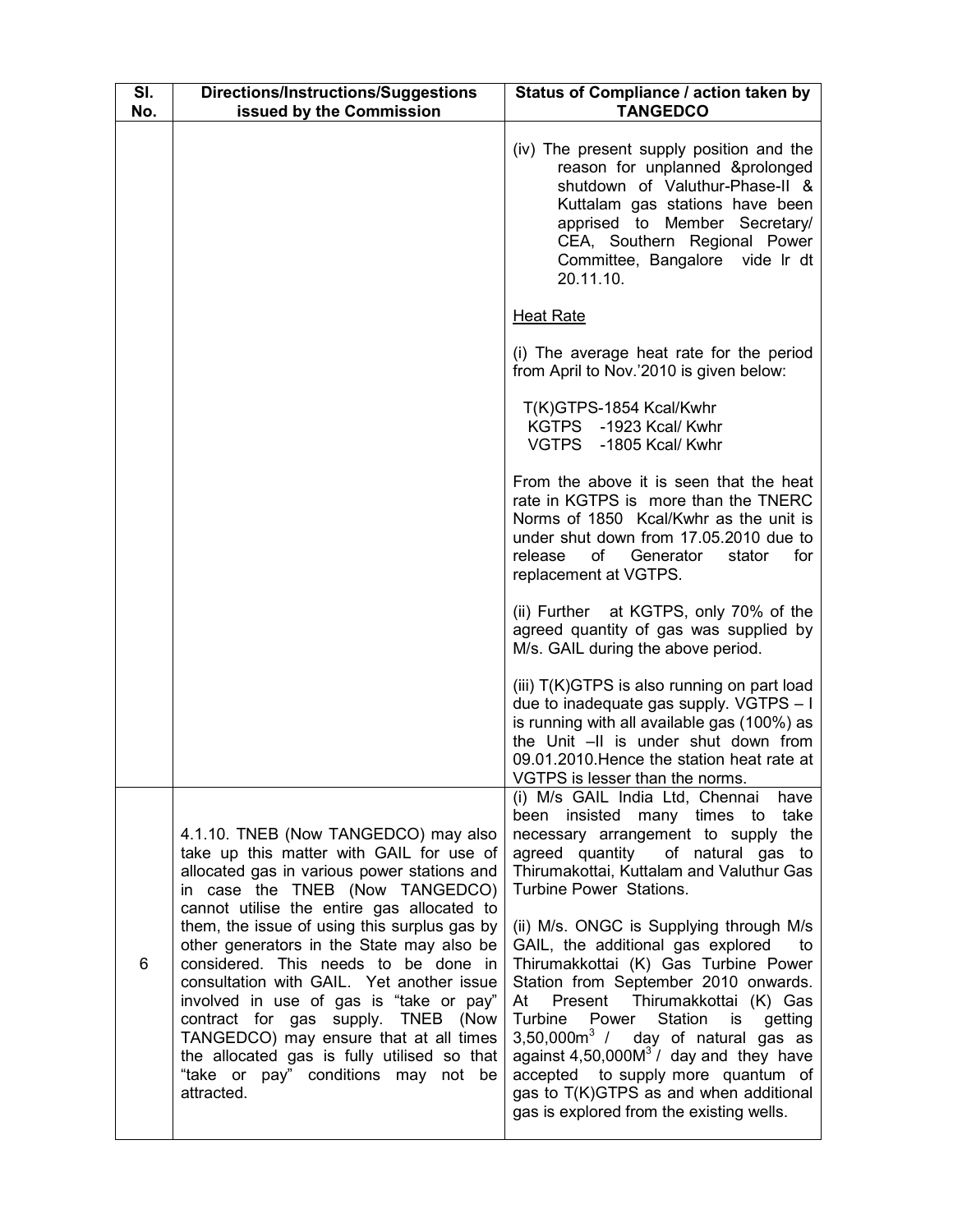| SI.<br>No. | <b>Directions/Instructions/Suggestions</b><br>issued by the Commission                                                                                                                                                                                                                      | Status of Compliance / action taken by<br><b>TANGEDCO</b>                                                                                                                                                                                                                                                                                                                                                                                                                                                                                                                                                                                                                                                                                                                                                                 |
|------------|---------------------------------------------------------------------------------------------------------------------------------------------------------------------------------------------------------------------------------------------------------------------------------------------|---------------------------------------------------------------------------------------------------------------------------------------------------------------------------------------------------------------------------------------------------------------------------------------------------------------------------------------------------------------------------------------------------------------------------------------------------------------------------------------------------------------------------------------------------------------------------------------------------------------------------------------------------------------------------------------------------------------------------------------------------------------------------------------------------------------------------|
|            |                                                                                                                                                                                                                                                                                             | (iii) They have also agreed to supply the<br>additional quantity of gas to the VGTPS in<br>Ramnad Zone from April 2011 onwards at<br>Non APM price of 4.75 USD per MMBTU.                                                                                                                                                                                                                                                                                                                                                                                                                                                                                                                                                                                                                                                 |
|            |                                                                                                                                                                                                                                                                                             | (iv) In VGTPS, Only 70% of the agreed<br>quantity of 8.8 lakh SCMD is being<br>supplied. Since Unit-II is under shut down<br>from 09.01.2010, Unit - I is availing gas at<br>its maximum capacity. However during<br>the breakdown period of Unit-I from<br>17.05.2010 to 22.08.2010, MDP (Market<br>Driven<br><b>MGO</b><br>Price)<br>(Minimum<br>Guaranteed Off Take) charges was paid<br>to M/s. GAIL as<br>both the units were<br>under shut down. To avoid further MGO<br>Charges, the stator from KGTPS was<br>released and put into service at VGTPS-I<br>and the unit is running from 23.08.2020 at<br>its full capacity. The balance available<br>gas is being diverted to the nearby Power<br>Generating Plants at Ramnad Zone till<br>Unit-II is brought back into service which<br>is expected by 11.04.2011. |
|            |                                                                                                                                                                                                                                                                                             | (v) GAIL has diverted the gas to the other<br>Private Power projects in Kuttalam Zone<br>as KGTPS is under Shutdown from<br>18.7.10 and no MGO claim has been<br>made by M/s.GAIL. M/s. GAIL has also<br>been requested vide letter dt: 07.07.2010<br>not to claim MGO Charges in respect of<br>KGTPS & VGTPS-II.                                                                                                                                                                                                                                                                                                                                                                                                                                                                                                         |
| 7          | 4.1.13. The TNEB (Now TANGEDCO) shall<br>study the causes for the low performance of<br>ETPS in spite of R&M works and take<br>action to<br>appropriate<br>improve<br>the<br>performance.                                                                                                   | Details enclosed vide Annexure II                                                                                                                                                                                                                                                                                                                                                                                                                                                                                                                                                                                                                                                                                                                                                                                         |
| 8          | 7.14.6 (5). The Oil Consumption in TTPS is<br>much higher than the normative specific<br>consumption from 2006-07. The TNEB<br>(Now TANGEDCO) shall study the reasons<br>and take corrective action to reduce the<br>consumption to the normative level.                                    | A report in this regard shall be furnished<br>shortly.                                                                                                                                                                                                                                                                                                                                                                                                                                                                                                                                                                                                                                                                                                                                                                    |
| 9          | 7.14.8.5. The tariff now considered for new<br>stations are only estimates and shall be<br>provisional. The TNEB (Now TANGEDCO)<br>shall file a separate petition in each of the<br>above case at an appropriate time in<br>accordance with the Commission's tariff<br>regulation in force. | The TANGEDCO will file a separate<br>petition for new generating stations as<br>directed                                                                                                                                                                                                                                                                                                                                                                                                                                                                                                                                                                                                                                                                                                                                  |
| Ш          | <b>Quality of Supply</b>                                                                                                                                                                                                                                                                    |                                                                                                                                                                                                                                                                                                                                                                                                                                                                                                                                                                                                                                                                                                                                                                                                                           |
| 10         | 2.29.2(4). Adequate transformation will have<br>depending<br>be<br>created<br>on<br>the<br>to<br>HT / LT ratio needs to be<br>requirement.                                                                                                                                                  | Implementation of HVDS (High Voltage<br>Distribution System) is under Trial basis<br>and two feeders (one 11 KV and one 22                                                                                                                                                                                                                                                                                                                                                                                                                                                                                                                                                                                                                                                                                                |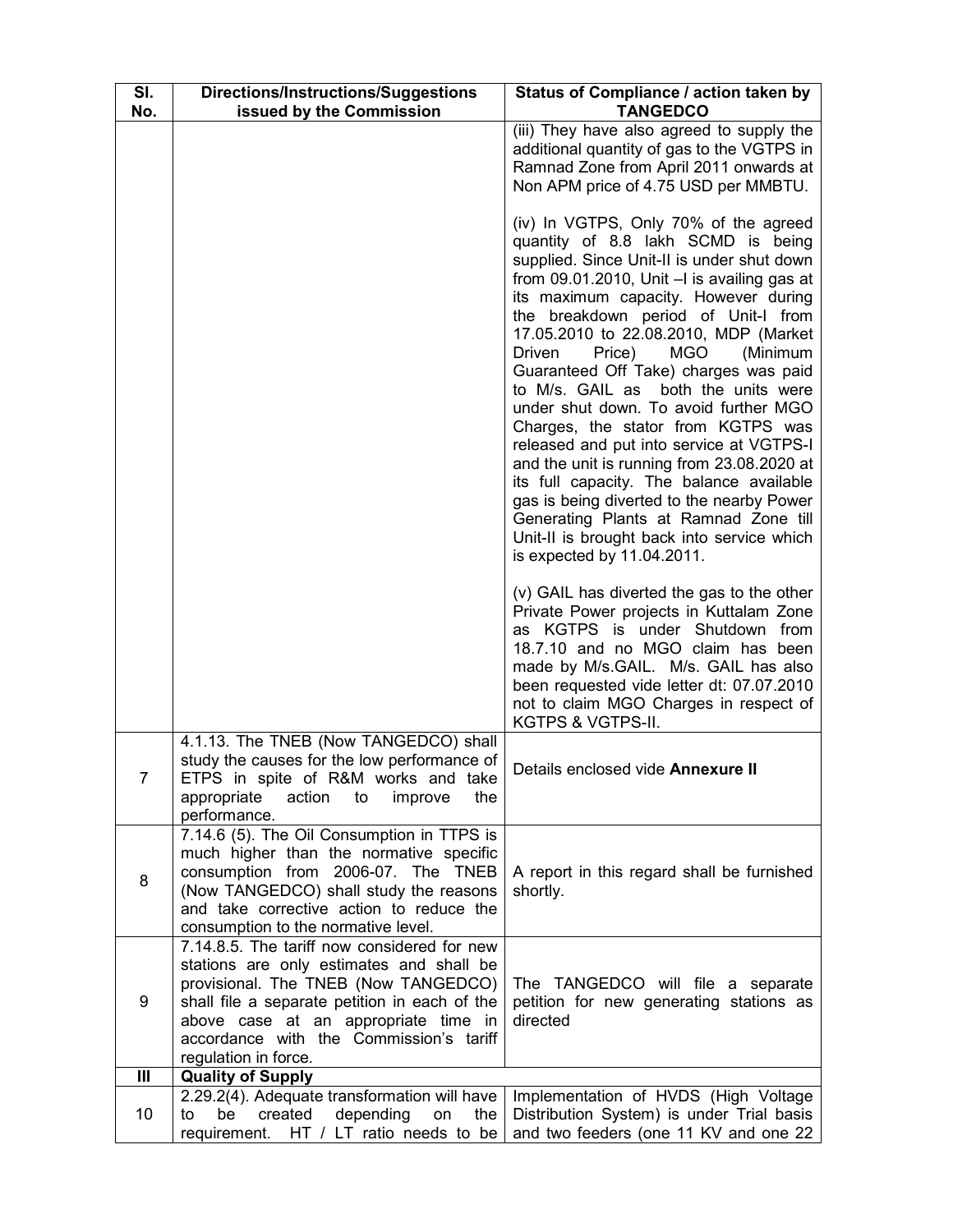| SI.<br>No. | Directions/Instructions/Suggestions<br>issued by the Commission                                                                                                                                                 | Status of Compliance / action taken by<br><b>TANGEDCO</b>                                                                                                                                                                                                                                                                                                                                                                                                                                                                                                                                                                                                                                                                                                            |
|------------|-----------------------------------------------------------------------------------------------------------------------------------------------------------------------------------------------------------------|----------------------------------------------------------------------------------------------------------------------------------------------------------------------------------------------------------------------------------------------------------------------------------------------------------------------------------------------------------------------------------------------------------------------------------------------------------------------------------------------------------------------------------------------------------------------------------------------------------------------------------------------------------------------------------------------------------------------------------------------------------------------|
|            | improved.                                                                                                                                                                                                       | KV) have been programmed for improving<br>the HT: LT ratio which in turn will help in<br>reducing the technical losses. Further,<br>under R-APDRP Part B schemes, about<br>24822<br>small<br>capacity<br>Distribution<br>Transformers under HVDS are proposed<br>to be installed over a period of 3 years.                                                                                                                                                                                                                                                                                                                                                                                                                                                           |
| 11         | 2.29.2(5). The distribution transformers are<br>to be metered to get the profile of the<br>voltage, down time as well as the energy.                                                                            | Under Part-A of R-APDRP, it is proposed<br>to install Remote AMR based Data<br>Logging system in all the DTs (29994<br>Nos.) of the 110 project Areas using IEC<br>62056 open protocol compliant AMR<br>meters. On completion, metering in<br>further DTs will be taken up in Phased<br>manner.                                                                                                                                                                                                                                                                                                                                                                                                                                                                      |
| IV         | <b>Metering and Energy Audit</b>                                                                                                                                                                                | Nos.<br>οf                                                                                                                                                                                                                                                                                                                                                                                                                                                                                                                                                                                                                                                                                                                                                           |
| 12         | 2.29.3(1). A time bound programme for<br>100% metering needs to be worked out by<br>TNEB (Now TANGEDCO) and submitted to<br>the Commission. This shall be done within<br>six months of the issue of this Order. | 2, 12, 76, 264<br>date<br>As<br>on<br>consumers are available in Tamil Nadu.<br>HT Consumers: 7336 Nos. are already<br>provided with TOD Meters.<br>LT Consumers: Out of the<br>total<br>2,12,68,928 Nos. of LT consumers,<br>Agriculture and Hut service consumers<br>are numbering to 32,83,987 Nos. who are<br>un-metered consumers. The Hon'ble<br>commission has given a time limit of up to<br>30-09-2012 for fixing the meters in the<br>above said Agriculture and Hut services.<br>All the balance LT services are having<br>mostly electro mechanical meters except<br>LT Services with 25 HP and above which<br>have Static meters.<br>Under R-APDRP schemes in 87 Towns,<br>about 43.24 lakhs of electronic Tamper<br>Proof LT meters are proposed to be |
|            |                                                                                                                                                                                                                 | released<br>installed.<br><b>The</b><br>electro<br>mechanical meters from the existing LT<br>services under R-APDRP Schemes shall<br>be arranged to be installed in Agriculture<br>and Hut service connections. The balance<br>services will be done in Phased manner.                                                                                                                                                                                                                                                                                                                                                                                                                                                                                               |
| 13         | 2.29.3(2). To meter all the feeders and the<br>distribution transformers and the meters<br>shall have the facility for remote reading.                                                                          | Under R-APDRP Part- A, it is proposed<br>deploy GPRS based Remote AMR using<br>Data Concentrator Unit (DCU) for each ss<br>(329 DCUs are capable of controlling 8<br>feeders on an average) covering all the<br>feeder meters. Similarly, the DT meter<br>data will also be transferred to Data<br>Centre over GPRS. On completion,<br>metering in further DTs will be taken up in<br>a phased manner.                                                                                                                                                                                                                                                                                                                                                               |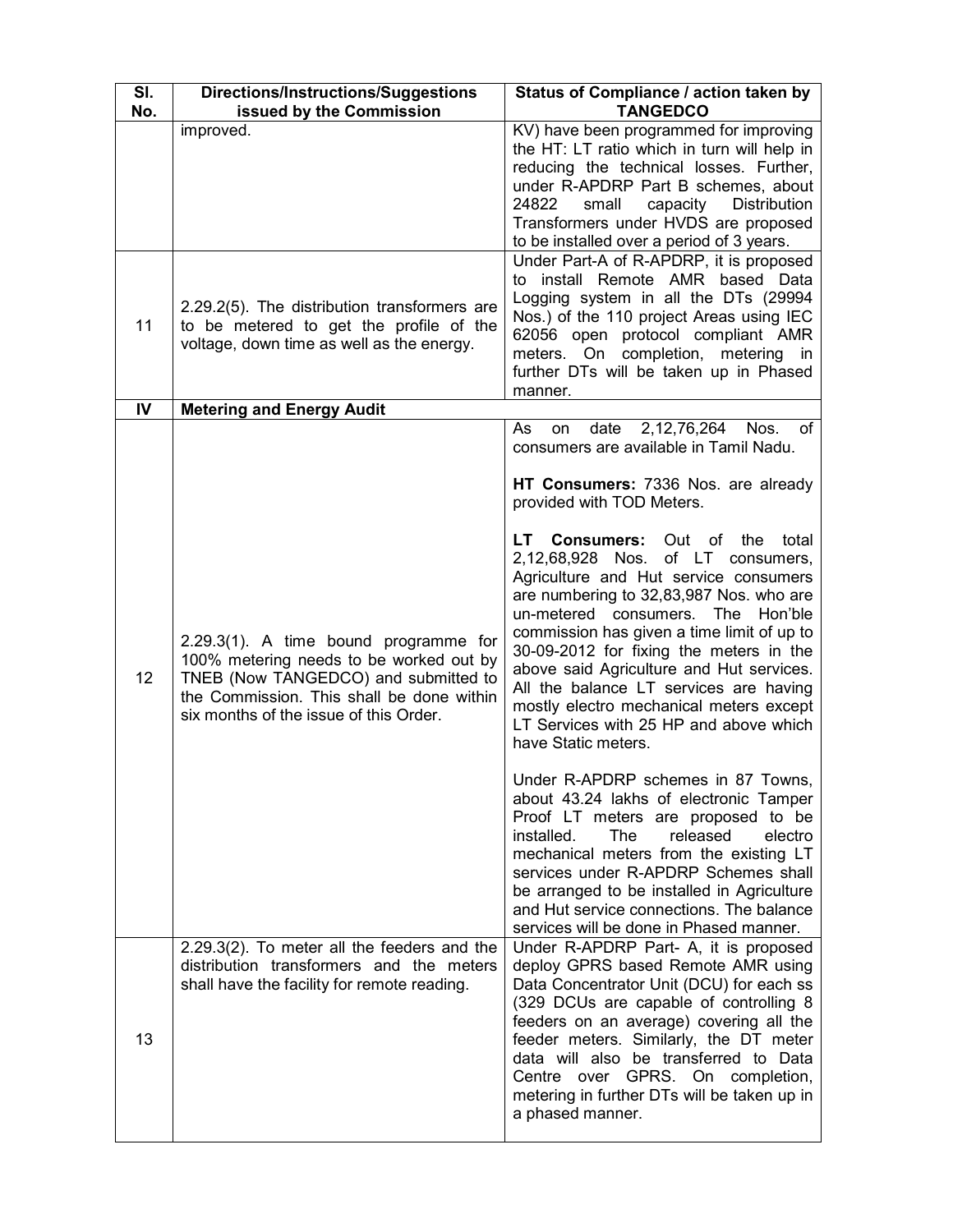| SI.<br>No.  | <b>Directions/Instructions/Suggestions</b><br>issued by the Commission                                                                                                                                                                                                                                                                                                                                       | Status of Compliance / action taken by<br><b>TANGEDCO</b>                                                                                                                                                                                                                                                                                                                                                                                                       |  |
|-------------|--------------------------------------------------------------------------------------------------------------------------------------------------------------------------------------------------------------------------------------------------------------------------------------------------------------------------------------------------------------------------------------------------------------|-----------------------------------------------------------------------------------------------------------------------------------------------------------------------------------------------------------------------------------------------------------------------------------------------------------------------------------------------------------------------------------------------------------------------------------------------------------------|--|
|             | TNEB (Now TANGEDCO) is directed to<br>submit the programme for carrying out the<br>Study for Assessment of Transmission and<br>Distribution (T&D) losses.                                                                                                                                                                                                                                                    | Reply as in serial No 2.                                                                                                                                                                                                                                                                                                                                                                                                                                        |  |
| 14          | 2.29.3(4). To install Availability Based Tariff<br>(ABT) compliant meters for the purpose of<br>measurement of real power and reactive<br>power at interface points in intervals of 15<br>minutes.<br>The ABT compliant meters are essential for<br>the purpose of proper grid management,<br>sending commercial signals for ramping up /<br>backing down of generations and increase /<br>decrease of load. | 128 Nos. ABT meters have been provided<br>in all the IPPs and CPPs, Co-Gen and<br>Bio-Mass Generation Plants who have<br>been permitted for Short Term Open<br>balance<br>Access.<br>The<br>Generation-<br>Transmission-Distribution<br>interfaces is<br>being assessed for provision of ABT<br>meters.<br>Assessment<br>of<br>feeders,<br>specification of ABT meters and actual<br>installation of meters will be completed<br>within a period of six months. |  |
| $\mathbf v$ | <b>Demand Side Management</b>                                                                                                                                                                                                                                                                                                                                                                                |                                                                                                                                                                                                                                                                                                                                                                                                                                                                 |  |
| 15          | 2.29.7(6). TNEB (Now TANGEDCO) to<br>create awareness among the consumers<br>about Energy Conservation - Use of Star<br>Labelled appliances, CFL etc.                                                                                                                                                                                                                                                        | Energy conservation day is celebrated<br>every year on 14 <sup>th</sup> December and energy<br>conservation week from 14 <sup>th</sup> December to<br>20 <sup>th</sup> December every year to create<br>awareness programme. TANGEDCO is<br>emphasizing the need for use of the star<br>labelled appliances in all its seminars /<br>training programmes.<br>TANGEDCO has awarded the work of<br>implementing lighting energy efficiency                        |  |
|             |                                                                                                                                                                                                                                                                                                                                                                                                              | program under Bachat Lamp Yojana<br>scheme in the domestic sector comprising<br>Lakhs<br>approximately<br>82<br>domestic<br>consumers in the state of Tamil Nadu.<br>The pilot project is being implemented in<br>Cuddalore Electricity Distribution Circle.<br>On completion of this, this scheme will be<br>enhanced to the remaining areas.                                                                                                                  |  |
| 16          | 2.29.7(15). Minimising energy spent in<br>piping and pump sets in agricultural sector.                                                                                                                                                                                                                                                                                                                       | It is proposed to replace around 15 lakhs<br>existing pump sets in to energy efficient<br>pump sets in a span of 5 years in a<br>phased manner.                                                                                                                                                                                                                                                                                                                 |  |
| 17          | 2.29.7(17). To conduct Energy Audit in<br>industrial sector.                                                                                                                                                                                                                                                                                                                                                 | As per the Energy Conservation Act,<br>2001.<br>the<br>Nadu<br>Tamil<br>Electrical<br>Inspectorate has been designated as<br>State Designated Agency (SDA). The<br>SDA is monitoring the energy auditing in<br>industrial sector.                                                                                                                                                                                                                               |  |
| VI          | <b>Employees Cost - Terminal Benefits</b>                                                                                                                                                                                                                                                                                                                                                                    |                                                                                                                                                                                                                                                                                                                                                                                                                                                                 |  |
| 18          | 2.30.3(1). TNEB (Now TANGEDCO) to<br>conduct an acturial study, assess the<br>probable amount of pension liability and<br>submit a report at an early date.<br>$2.30.3$ (3)(b). In most cases, a Corpus is                                                                                                                                                                                                   | 1.0 The transfer scheme transferring the<br>properties and personnel of the erstwhile<br>TNEB was notified by the Government of<br>Tamil Nadu vide G.O (Ms) No.100 dated<br>19.10.2010.                                                                                                                                                                                                                                                                         |  |
| 19          | created for meeting the terminal benefits of<br>employees.<br>For this purpose, an acturial                                                                                                                                                                                                                                                                                                                  | 2.0 As per the G.O., All personnel of the<br>Board (excluding Chairman and Director                                                                                                                                                                                                                                                                                                                                                                             |  |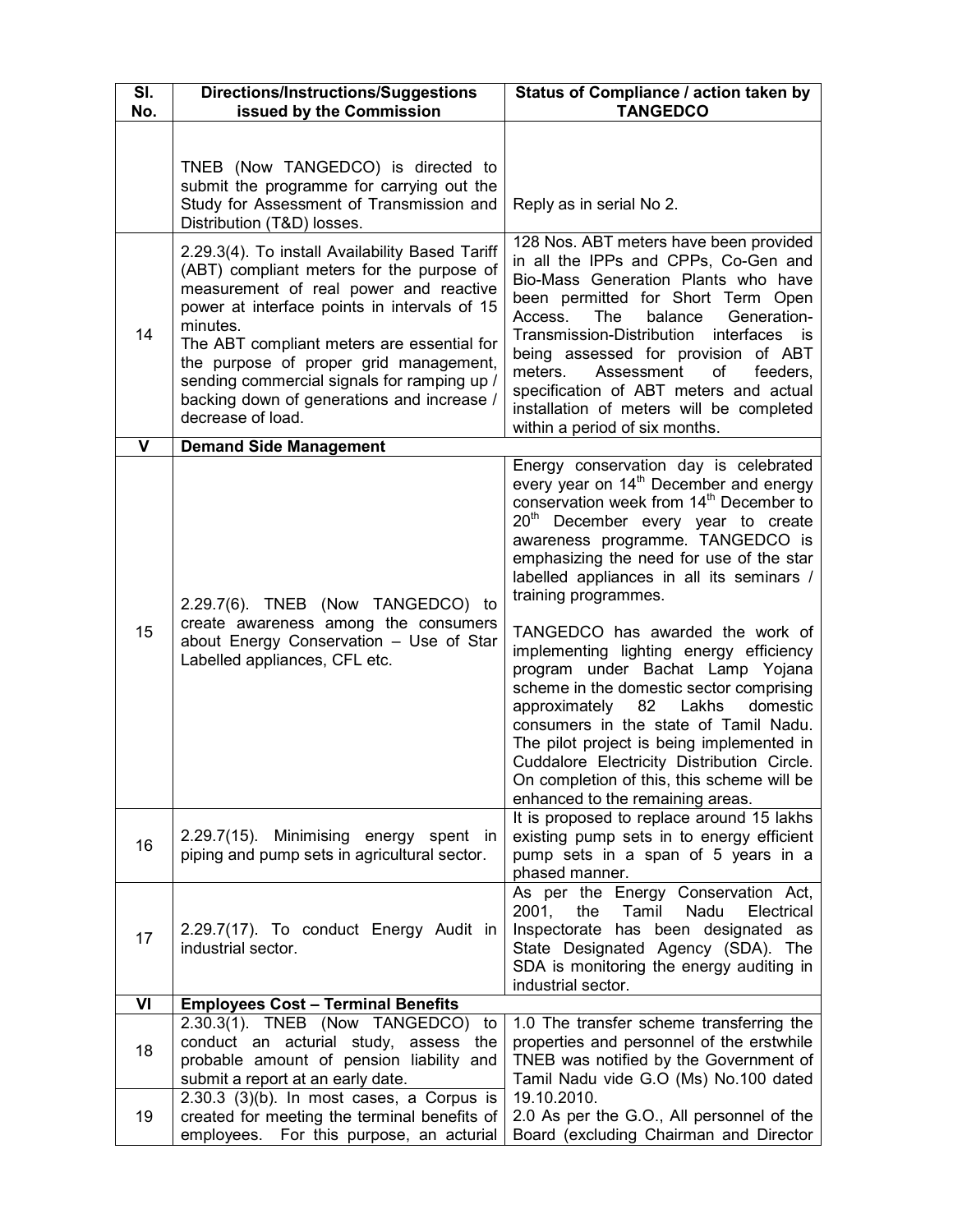| SI. | Directions/Instructions/Suggestions                                          | Status of Compliance / action taken by                             |  |
|-----|------------------------------------------------------------------------------|--------------------------------------------------------------------|--|
| No. | issued by the Commission                                                     | <b>TANGEDCO</b>                                                    |  |
|     | study may have to be carried out to decide                                   | of the Board) shall stand transferred to                           |  |
|     | the amount to be credited in the corpus. The                                 | and absorbed in TANGEDCO on a                                      |  |
|     | TNEB (Now TANGEDCO) is directed to                                           | provisional basis, subject to finalization of                      |  |
|     | examine this issue and submit a proposal                                     | Employee Transfer scheme by the State                              |  |
|     | for the same to the Commission. This                                         | Government in consultation with the                                |  |
|     | exercise should be carried out within a                                      | Chairman of TNEB Limited (Clause No. 6                             |  |
|     | period of six months.                                                        | $(2)$ ).                                                           |  |
|     |                                                                              | 3.0 The personnel of the Board shall                               |  |
|     |                                                                              | stand assigned to the services of the                              |  |
|     |                                                                              | relevant Transferee, on deputation basis,                          |  |
|     |                                                                              | on "as-is-where-is" basis, namely, that                            |  |
|     |                                                                              | they will continue to serve in the place                           |  |
|     |                                                                              | where they are posted on the date of                               |  |
|     |                                                                              | transfer (Clause No. $6(5)$ ).<br>4.0. As per clause 6 (17) of the |  |
|     |                                                                              | Government Order, till finalization of                             |  |
|     |                                                                              | transfer of personnel to TANTRANSCO,                               |  |
|     |                                                                              | the payment of terminal benefits to                                |  |
|     |                                                                              | existing pensioners will be continued to                           |  |
|     |                                                                              | be met from the cash flow of the                                   |  |
|     |                                                                              | operations of the TANGEDCO<br>and                                  |  |
|     |                                                                              | TANTRNSCO<br>would<br>reimburse<br>its                             |  |
|     |                                                                              | proportionate share.                                               |  |
|     |                                                                              | 5.0 The more accurate and realistic                                |  |
|     |                                                                              | assessment of the probable amount of                               |  |
|     |                                                                              | pension liability could be made, only                              |  |
|     |                                                                              | when employee transfer is finalized.                               |  |
|     |                                                                              | Hence the process of assessment of                                 |  |
|     |                                                                              | liability and creation of corpus fund could                        |  |
|     |                                                                              | be started, by the successor entities once                         |  |
|     |                                                                              | the employee transfer is finalized with in                         |  |
|     |                                                                              | the due date mentioned in clause $9(1)$ of                         |  |
|     |                                                                              | the Government order.                                              |  |
|     | B. Actions To Be Taken for the Implementation of National Electricity Policy |                                                                    |  |
|     | 5.4.6. (i) Declaring the results of Energy                                   | 1.0. Under R-APDRP Part- A, it is                                  |  |
|     | <b>Accounting for every defined unit.</b>                                    | proposed deploy GPRS based Remote                                  |  |
|     |                                                                              | AMR using Data Concentrator Unit for                               |  |
|     |                                                                              | each ss (329<br>DCU's capable of                                   |  |
|     |                                                                              | controlling 8 feeders on an average)                               |  |
|     |                                                                              | covering all the feeder meters.                                    |  |
|     |                                                                              |                                                                    |  |
|     |                                                                              | 2.0. Under Part -A of R-APDRP it is                                |  |
|     |                                                                              | proposed to install Remote AMR based                               |  |
|     |                                                                              | Data Logging system in all the DT's                                |  |
| 20  |                                                                              | (29994 Nos.) of the 110 project Areas                              |  |
|     |                                                                              | using IEC 62056 open protocol complaint                            |  |
|     |                                                                              | AMR meters.                                                        |  |
|     |                                                                              | 3.0. Under R-APDRP schemes in 87                                   |  |
|     |                                                                              | Towns, about 43.24 lakhs of electronic                             |  |
|     |                                                                              | Tamper Proof LT meters are proposed to                             |  |
|     |                                                                              | be installed. On completion of the above                           |  |
|     |                                                                              | works, defined units will be identified for                        |  |
|     |                                                                              | declaring energy audit results of the                              |  |
|     |                                                                              | energy accounting.                                                 |  |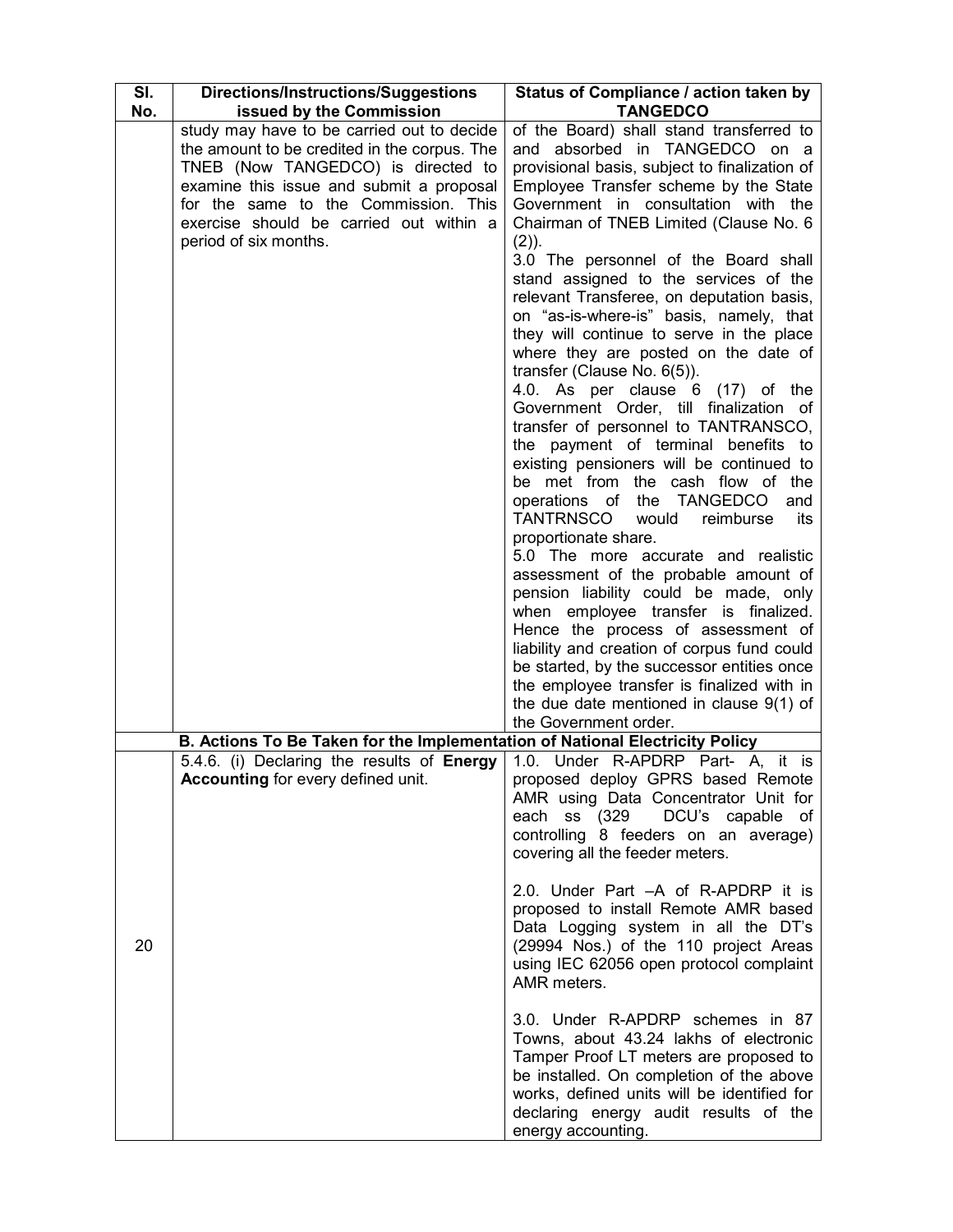| SI. | <b>Directions/Instructions/Suggestions</b>                                                                                                    | Status of Compliance / action taken by                                                                                                                                                                                                                                                                                                                                                                                                                                                                                                                                                                                                                                                                                                                                                                                               |  |
|-----|-----------------------------------------------------------------------------------------------------------------------------------------------|--------------------------------------------------------------------------------------------------------------------------------------------------------------------------------------------------------------------------------------------------------------------------------------------------------------------------------------------------------------------------------------------------------------------------------------------------------------------------------------------------------------------------------------------------------------------------------------------------------------------------------------------------------------------------------------------------------------------------------------------------------------------------------------------------------------------------------------|--|
| No. | issued by the Commission                                                                                                                      | <b>TANGEDCO</b>                                                                                                                                                                                                                                                                                                                                                                                                                                                                                                                                                                                                                                                                                                                                                                                                                      |  |
|     | (ii) Drawing up a time-bound programme for<br>segregation of technical and commercial<br>losses.                                              | 100% metering including Agriculture and<br>Hut is planned for arriving at the more<br>accurate & actual T&D losses. After that<br>Commercial losses can be derived by<br>subtracting T&D loss from the AT &C<br>losses.                                                                                                                                                                                                                                                                                                                                                                                                                                                                                                                                                                                                              |  |
| 21  | 5.4.9. (i) Submission of metering plans.<br>(ii) Introduction of pre-paid meters.<br>(ii) Introduction of TOD meters for bulk/HT<br>consumers | metering<br>Pre-paid<br>system<br>will<br>be<br>implemented in a phased manner.<br>TOD meters are provided for bulk/HT                                                                                                                                                                                                                                                                                                                                                                                                                                                                                                                                                                                                                                                                                                               |  |
| 22  | 5.4.11. Implementation of HVDS, SCADA<br>and Data-Base Management                                                                             | consumers<br>1.0 Two pilot projects for implementation<br>of HVDS under Turnkey were considered<br>in two feeders viz:<br>(i) 11 KV Thondamanur feeder<br>off<br>Kottaiyur<br>33/11<br>KV<br>SS<br>in.<br>Thiruvannamalai Electricity Distribution<br>Circle of Villupuram Region at<br>an<br>estimated cost of Rs. 1.64 Crs (G) and<br>Rs. 1.33 Crs (N).<br>(ii) 22 KV Chemical feeder fed of Sankari<br>110/22 KV SS in Mettur Electricity<br>Distribution Circle of Erode Region at an<br>estimated cost of Rs. 1.62 Crs (G) and<br>Rs. 1.38 Crs (N).<br>The tender for implementation of these<br>projects have been floated and are under<br>process. Further, under R-APDRP Part B<br>schemes, about 24822 small capacity<br>Distribution Transformers under HVDS<br>are proposed to be installed over a period<br>of 3 years. |  |
|     | C. Actions To Be Taken for the Implementation of National Tariff Policy                                                                       |                                                                                                                                                                                                                                                                                                                                                                                                                                                                                                                                                                                                                                                                                                                                                                                                                                      |  |
| 23  | Purchase<br>6.4<br>Renewable<br>obligation<br>achieved during the current financial year                                                      | Total generation injected to the grid -<br>(From April 2010 to November 2010)<br>49831 MU.<br>Total renewable<br>generation<br>as<br>on.<br>30.11.2010:<br>Wind<br>6523 MU<br>Co-generation<br>891 MU<br>265 MU<br>Bio-Mass<br>Total<br>7679<br>MU<br>Renewable Purchase Obligation achieved<br>(From April 2010 to November 2010) -<br>15.41%.                                                                                                                                                                                                                                                                                                                                                                                                                                                                                      |  |
|     | D. General                                                                                                                                    |                                                                                                                                                                                                                                                                                                                                                                                                                                                                                                                                                                                                                                                                                                                                                                                                                                      |  |
| 24  | Conversion of over head lines to UG Cables<br>- Provision of aerial bunched cables -<br>Avoidance of accidents - Status Report<br>called      | The instructions issued for conversion of<br>OH to UG cable conversion in five<br>Municipalities<br>Viz.,Trichy,<br>Madurai,<br>Tirunelveli, Salem and Coimbatore have<br>vide<br><b>B.P.19</b><br>revoked<br>been<br>dt.13.12.2010.Aerial bunched cables are                                                                                                                                                                                                                                                                                                                                                                                                                                                                                                                                                                        |  |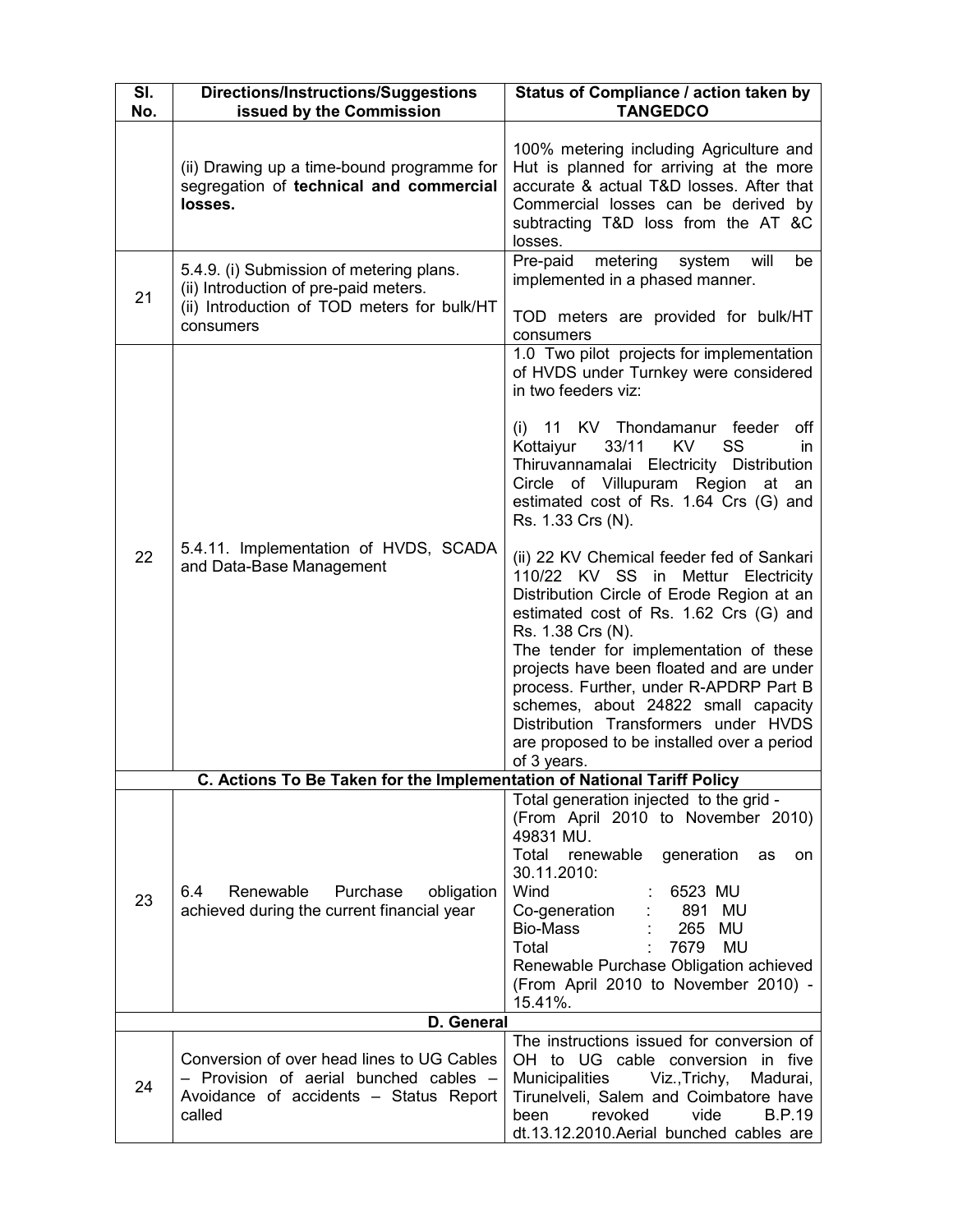| SI. | Directions/Instructions/Suggestions                                                                                                      | Status of Compliance / action taken by                                                                                                                                                                                                                                                                                                                                                                                                                                                                                                                                                                                                                                                                                                                                                                                          |
|-----|------------------------------------------------------------------------------------------------------------------------------------------|---------------------------------------------------------------------------------------------------------------------------------------------------------------------------------------------------------------------------------------------------------------------------------------------------------------------------------------------------------------------------------------------------------------------------------------------------------------------------------------------------------------------------------------------------------------------------------------------------------------------------------------------------------------------------------------------------------------------------------------------------------------------------------------------------------------------------------|
| No. | issued by the Commission                                                                                                                 | <b>TANGEDCO</b><br>not procured at present. However under<br>R-APDRP Part B about 463 Kms of HT<br>OH Line and 800 Kms of LT OH line are<br>proposed to be converted into UG Cable<br>in Chennai, Coimbatore and Salem<br>Project Areas.<br>To avoid accidents, instructions are                                                                                                                                                                                                                                                                                                                                                                                                                                                                                                                                                |
|     |                                                                                                                                          | issued to replace the AAC, and copper<br>conductors and reviewed periodically for<br>implementation of TNERC Standards of<br>Performance. Further a special committee<br>has been formed under the head of<br>AEE/Safety/NCTPS<br>for<br>study<br>and<br>recommend to avoid/reduce accidents.                                                                                                                                                                                                                                                                                                                                                                                                                                                                                                                                   |
| 25  | <b>Establishment of Computer Based Power</b><br>Failure Redressal System in respect of the<br>Corporations, townships and Municipalities | Call Centers are already available in the<br>major towns / Cities. However these are<br>all not 100% computerized without the<br>base line data. Now in R-APDRP for 110<br>towns the base line data is collected<br>through DGPS Survey and<br>will<br>be<br>uploaded to the data centre proposed to<br>be situated at Chennai which will have all<br>the details of particulars of feeding from<br>LT consumer level up to SS along with<br>Network analysis. By this consumer can<br>have the first hand information about the<br>general outages, the possible restoration<br>time etc. Besides the above, the<br>Consumer Care Centre which is proposed<br>to be located at Chennai under Part-A of<br>R-APDRP will<br>have the additional<br>facilities of services in respect of LT billing<br>for the entire Tamil Nadu. |
| 26  | TANGEDCO shall furnish half yearly status<br>on Generation Planning.                                                                     | Separate sheet is enclosed in Annexure<br>Ш.                                                                                                                                                                                                                                                                                                                                                                                                                                                                                                                                                                                                                                                                                                                                                                                    |
| 27  | TANGEDCO shall furnish the status on<br>improvements made in billing and collection<br>system.                                           | Report furnished in Annexure IV.                                                                                                                                                                                                                                                                                                                                                                                                                                                                                                                                                                                                                                                                                                                                                                                                |
| 28  | TANGEDCO shall furnish quarterly report<br><b>Performance</b><br><b>Assessment</b><br>on<br>οf<br><b>Distribution Circles</b>            | Quarterly<br>performance<br>report<br>on<br>Assessment of Distribution<br>circles is<br>being sent to Hon'ble Tamil<br>Nadu<br><b>Electricity Regulatory Commission.</b>                                                                                                                                                                                                                                                                                                                                                                                                                                                                                                                                                                                                                                                        |
| 29  | TNEB (Now TANGEDCO) shall maintain<br>consumption and revenue data strictly as<br>per the slab-wise tariff categories.                   | Consumption and Revenue details on<br>slab-wise Tariff wise is maintained in LT<br>Billing Package.                                                                                                                                                                                                                                                                                                                                                                                                                                                                                                                                                                                                                                                                                                                             |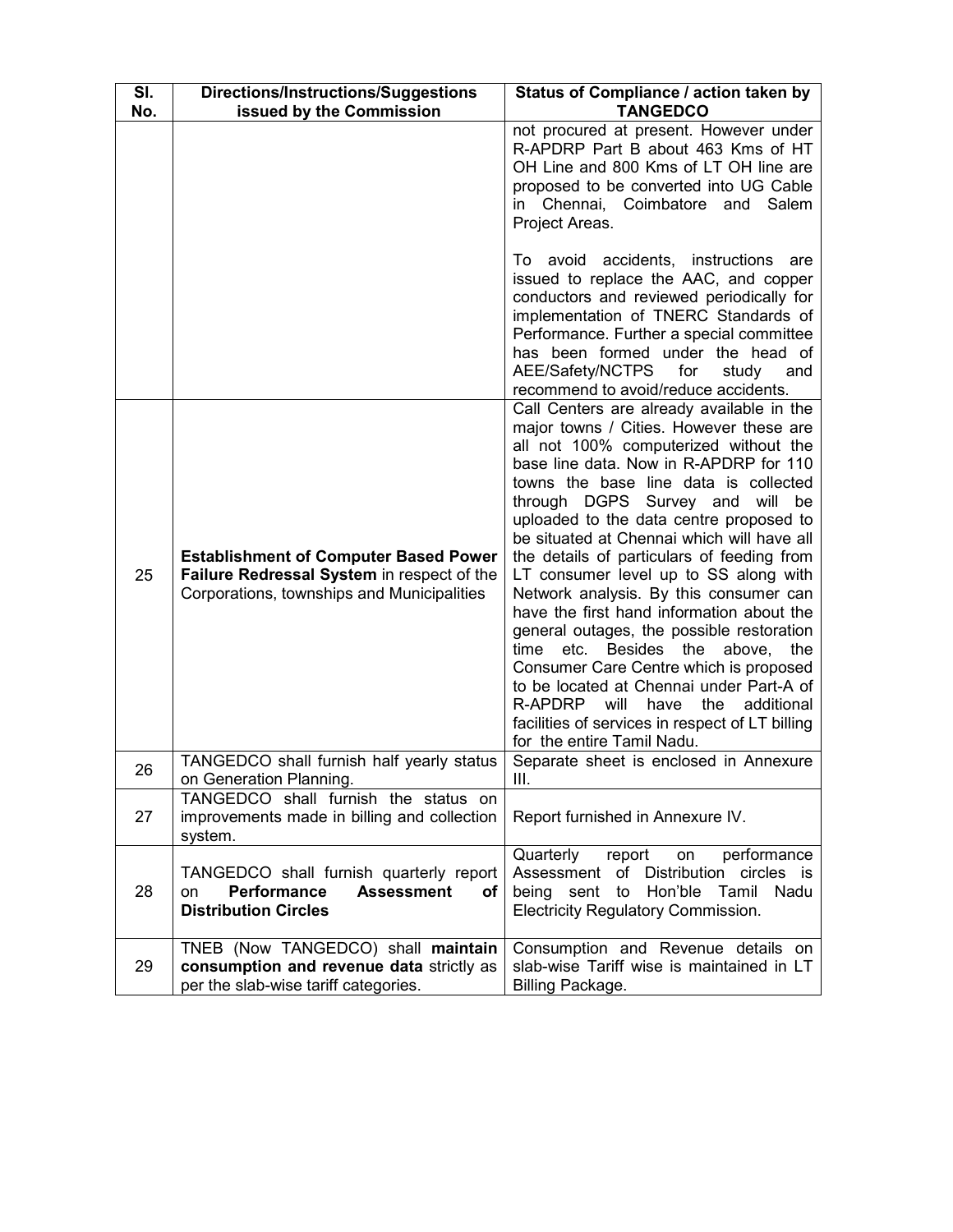| SI.<br>No.     | Service area covered under<br>this standard                                                                                                                             | <b>Targeted</b><br>performance                                                                                                                                             | <b>Performance</b><br>achieved by<br><b>TANGEDCO</b><br>during the<br>quarters | <b>Aggregate</b><br><b>Compensation paid</b><br>& number of<br>consumers |
|----------------|-------------------------------------------------------------------------------------------------------------------------------------------------------------------------|----------------------------------------------------------------------------------------------------------------------------------------------------------------------------|--------------------------------------------------------------------------------|--------------------------------------------------------------------------|
| 1              | Restoration of supply during<br>interruption due to HT break<br>down, fault in pillar box or<br>transformer structure and fault<br>in individual service<br>connections | Licensee<br>shall<br>achieve 75% of<br>the<br>standards<br>specified. Out of<br>the balance, 20%<br>shall be achieved<br>within 24 hours<br>from the time of<br>complaint. | 99.89                                                                          | Rs.1250 for 2<br>consumers                                               |
| $\overline{2}$ | Replacement of failed<br>distribution transformer                                                                                                                       | 95%                                                                                                                                                                        | 99.72                                                                          |                                                                          |
| 3              | Giving supply / additional load                                                                                                                                         | 95%                                                                                                                                                                        | 97.06                                                                          |                                                                          |
| 4              | Refund of balance deposit in<br>temporary supply                                                                                                                        | 90%                                                                                                                                                                        | 97.72                                                                          |                                                                          |
| 5              | Shifting of service                                                                                                                                                     | 90%                                                                                                                                                                        | 99.53                                                                          |                                                                          |
| 6              | Change of Tariff                                                                                                                                                        | 95%                                                                                                                                                                        | 99.69                                                                          |                                                                          |
| $\overline{7}$ | Transfer of service connection                                                                                                                                          | 95%                                                                                                                                                                        | 99.60                                                                          |                                                                          |
| 8              | Complaints in billing                                                                                                                                                   | 95%                                                                                                                                                                        | 99.60                                                                          |                                                                          |
| $\overline{9}$ | Replacement of meters                                                                                                                                                   | 95%                                                                                                                                                                        | 96.55                                                                          |                                                                          |
| 10             | Voltage fluctuation and voltage<br>complaints                                                                                                                           | 90%                                                                                                                                                                        | 99.24                                                                          |                                                                          |
| 11             | Responding to consumer<br>complaints                                                                                                                                    | 90%                                                                                                                                                                        | 98.76                                                                          |                                                                          |
| 12             | Making and keeping<br>appointments                                                                                                                                      | 95%                                                                                                                                                                        | 99.41                                                                          |                                                                          |
| 13             | Grievances handling                                                                                                                                                     | 100%                                                                                                                                                                       | 100                                                                            |                                                                          |

(By order of the Commission)

(R.V.RAJAH) SECRETARY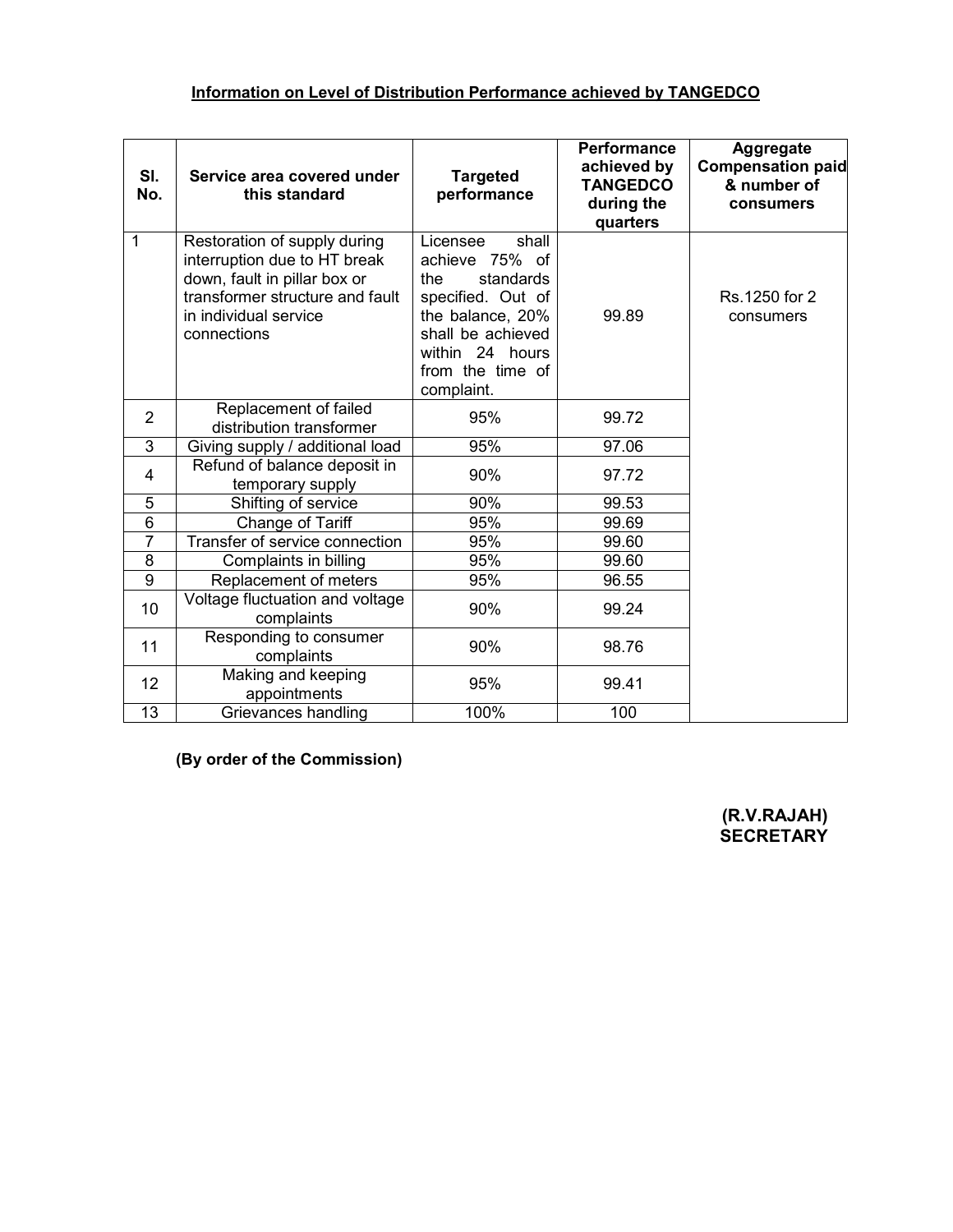### Annexure-I

### Remedial measures to curb theft of energy

In Tamil Nadu Generation and Distribution Corporation Ltd., 17 enforcement squads under the control of Additional Director General of Police / Vigilance Cell and one flying squad under the control of Chairman are functioning to curtail theft of energy.

Activities carried out to curb misuse and theft of electricity:

- 1. Frequent inspections are being carried out in HT industries
- 2. Surprise inspections on suspected industries are being carried out during night hours and holidays.
- 3. If the consumption pattern suddenly drops or boosts by 20%, then the respective service connections are being inspected.
- 4. Routine inspections are being carried out in HT and LT service connections.
- 5. Inspections, based on petitions and secret information received
- 6. Wide publicity on theft of energy is being carried out to create awareness on theft/misuse of electricity among the public through the respective Superintending Engineers/Electricity Distribution Circles.
- 7. To detect un-accounted energy, the studies are being carried out on the feeders.

Further, all the Superintending Engineers / Electricity Distribution Circles have been instructed to inspect the HT service connections whose current consumption charges exceed Rs.50 Lakhs per month, based on their production capacity, connected load and consumption. The Chairman/Flying squad has also been instructed to inspect the HT service connections whose monthly current consumption charges exceed Rs.1 Crore.

A target of Rs.160 Crores has been fixed for the year 2010-11. To achieve this target, intensive inspections have been carried out and 7 nos. of power thefts in HT service connections and 4944 nos. of power thefts in LT service connections have been detected as on 18-12-2010. So far, a sum of Rs.26.05 Crores has been levied as provisional assessment and Rs.2.34 Crores has been collected as compounding.

\*\*\*\*\*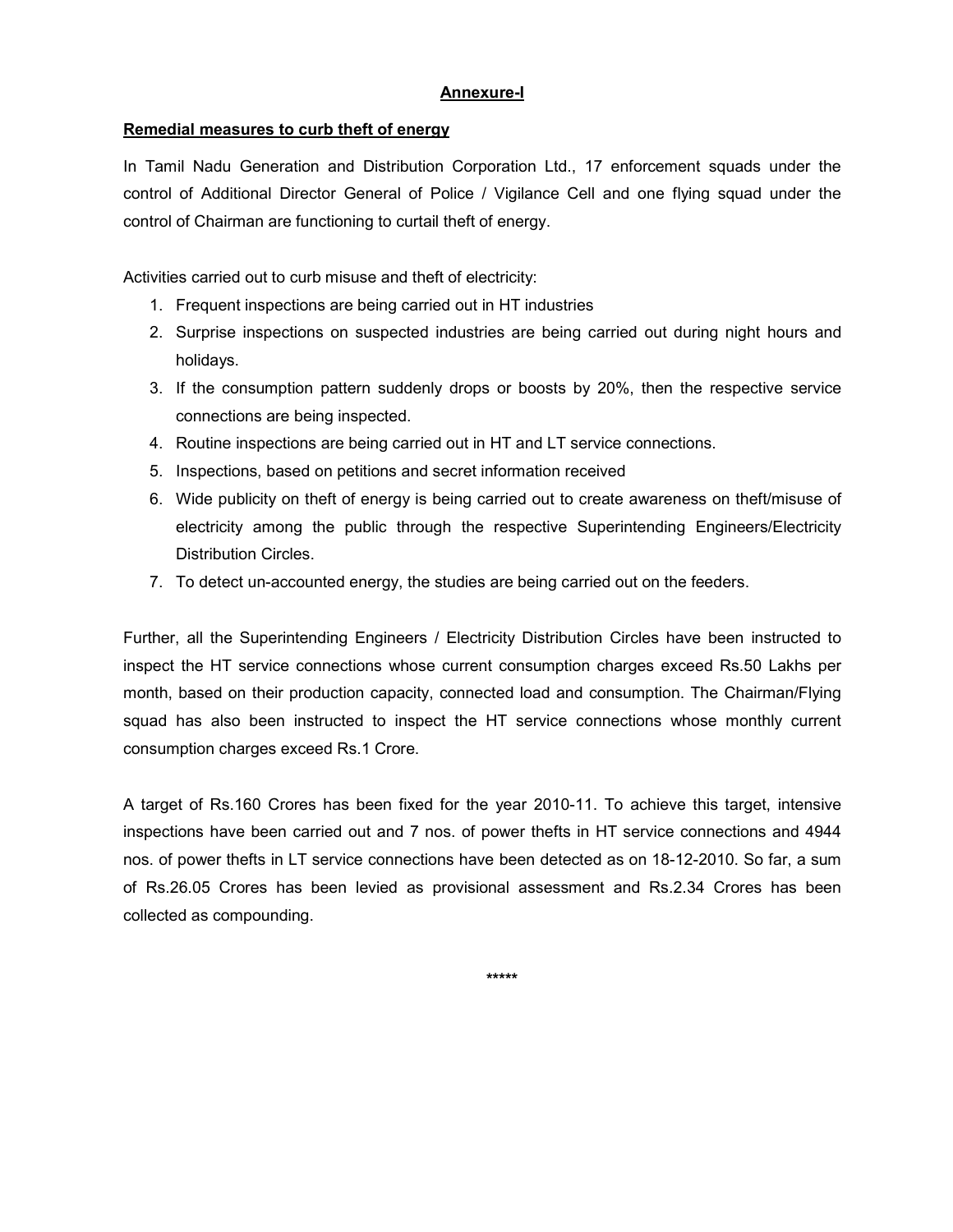#### Annexure-II

#### Reasons for low performance of ETPS

- All the Units at Ennore Thermal Power Station are operated under lesser load due to Chloride ingress owing to usage of contaminated cooling water, Low condenser vacuum, Condenser tube failure, Boiler tube punctures, Turbine vibration, Rotor blade failure, etc. Being an old station, outages occur in various equipments due to various reasons which have decreased the power generation. However rectification works are being taken up then and there to reduce the forced outages in order to improve the generation and PLF.
- $\div$  The Ennore T.P.S has not achieved the full load capacity since inception and average PLF is also less than 60% due to design deficiency in 110 MW Units.
- $\cdot \cdot$  The major constraint in achieving higher and sustained generation with reduced outages of the Units at ETPS is the highly contaminated cooling water (i.e.) the sea water available at Ennore creek.
- $\div$  Since contaminated cooling water is being used for the condenser cooling, the cooling water corrodes the condenser tubes resulting in abnormal condenser tube failures. Once the tube fails, the chloride in the cooling water mixes up with the DM water resulting in scale formation in Boiler tubes and salt deposits on Turbine blades.
- This results in frequent failures of Boiler tubes, high axial shift in turbine and high vibration of turbine rotors resulting in frequent blade failures. As the quality of cooling water available is very poor, the condenser tubes are renewed periodically besides carrying out repair in turbine rotors.
- $\div$  In Units-I & II (60 MW Boiler), the Boiler tube leakages were analyzed and observed that the tube leakages were mainly due to flue gas erosion on account of high ash content in the coal. In order to prevent tubes from erosion, shrouds and griddling bands were provided. Subsequently the tube leakages have reduced.
- Units III & IV (110 MW Boilers) have served for more than 9 years after R&M works. Due to ageing and flue gas ducts erosion, punctures occurred in the R.H. bends. R.H. bends were renewed partially during AOH period in 2008-09 & 2009-10. Balance RH bends have been programmed to be renewed during the forthcoming AOH periods.
- $\div$  In Unit-V (110 MW) during R&M period, only partial pressure parts were renewed (platen S.H. and Cold Reheater tubes). Other areas i.e. Waterwalls, Economiser, Ceiling Superheater, Hot Reheater & Exit Superheater are not renewed. Boiler has served more than 1,50,000 hrs. of service and entire boiler replacement was not done during R&M as carried out in other units 1 to 4. Hence Boiler tube leakages occur frequently. Subsequently RLA study was carried out during 2009. Based on the RLA study reports, repair works are proposed to be carried out during forthcoming capital overhaul in 2011-2012. However the weak boiler tubes are being replaced during every overhaul.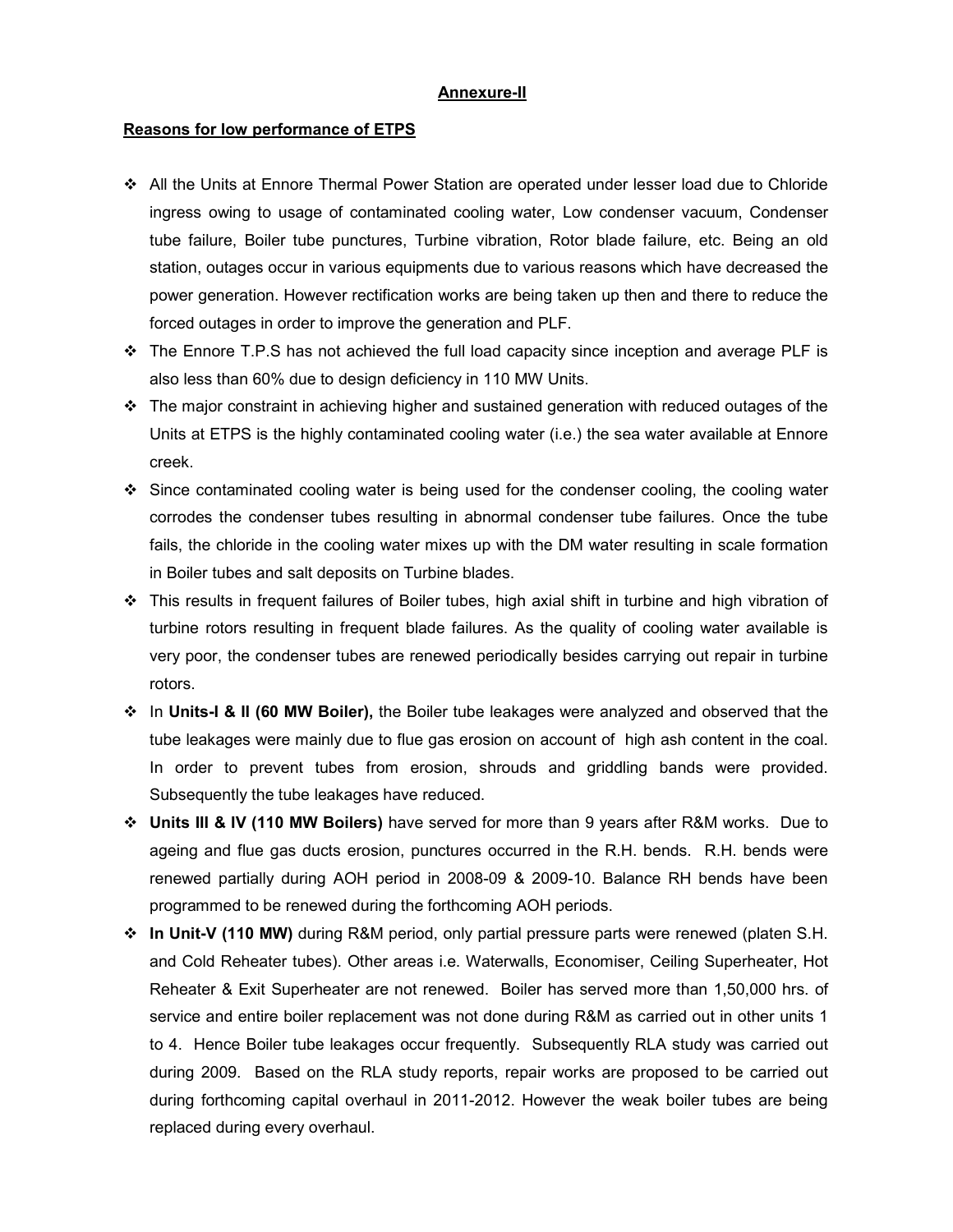Since ETPS is having low capacity Units which have already served their life and having perennial cooling water problem, frequent forced outages occur resulting in low generation.

#### Benefits of R & M works carried out at ETPS:

All the Units had served their life time (more than 25 years) while they were released for R & M works. R&M works were carried out only on Boiler and partially on Turbine side. Instead of decommissioning the Units, the Units were given a new lease of life after R & M at a minimum cost when compared to the cost of setting up a new plant even considering the lesser generation achieved after R&M works.

### Action plan to improve the generation:

- 1. In Unit-I, the load is restricted due to salt deposits on the Turbine blades, high Curtis pressure, Chloride problem. Now a load of around 35 MW is being maintained. To improve the performance of the Unit, drum internal repair works have been carried out and condenser tubes were plugged and replaced partially. Further, during the Annual Overhaul works carried out in 2009, HP Rotor sand blasting had been carried out to overcome the High Curtis Pressure problem. Complete replacement of around 9200 Nos. of Condenser tubes with the Aluminium Brass material is proposed for execution during the ensuing overhaul.
- 2. In Unit-II, the load is restricted due to high Turbine vibration and chloride ingress. Due to chloride ingress, the Unit II was operating with low PLF from Jan' 09. Hence shut down was availed and condenser tubes renewed, LP Rotor replacement works, HP Rotor sand blasting, etc. were carried out. along with Annual Overhaul works. Now the Unit can be loaded above 50 MW.
- 3. In Unit-III, the load is restricted due to chloride and severe O2 crash problem. During 2008-09, a portion of APH tube along with fixing of sleeves were replaced to overcome O2 crash problem. Complete replacement of 13600 Nos. of Condenser tubes with the same Aluminum Brass material and replacement of APH tubes in 1A, IB & 2A, 2B passes are proposed for execution during the AOH in 2011-12. At present a load of around 55 MW is being maintained.
- 4. In Unit-IV, the load is restricted due to O2 crash, Low vacuum, Turbine Vibration due to aged Rotors, etc.

During the overhaul period in 2009, the following works were carried out:

- To overcome O2 crash problem partial replacement of Air preheater tubes have been carried out.
- To improve the vacuum, leakage in the vacuum circuit had been arrested.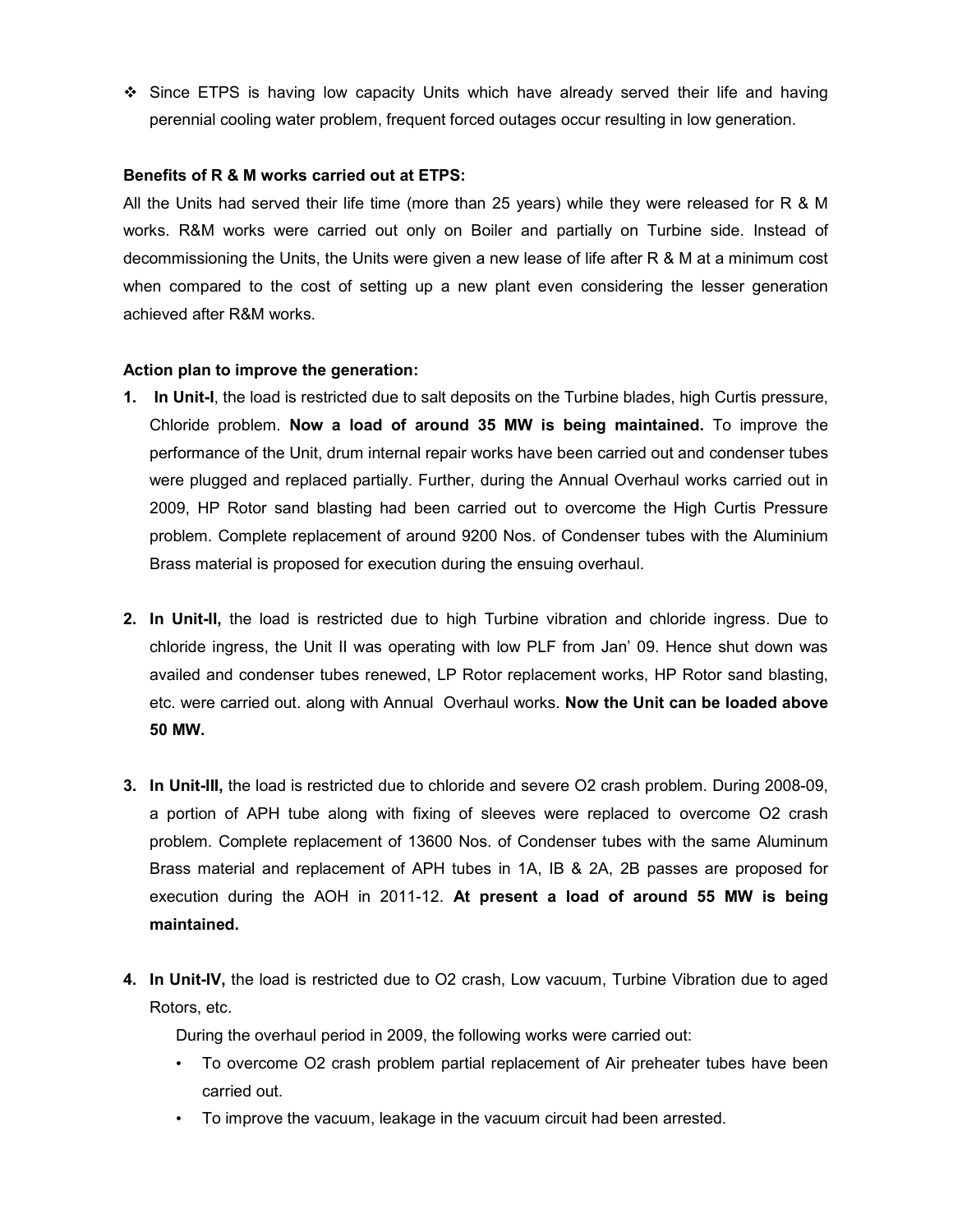#### At present a load of around 70 MW is being maintained.

5. In Unit-V, only partial R & M works had been carried out and the load is restricted due to partial shaving of LP rotor blades, Reheater pressure limitation, Boiler tube Leak, etc.

At present the load cannot be raised beyond 82 MW due to high HRH pressure. RLA study of Boiler has been carried out during the shutdown during Sep '09. Order has been placed on M/s BHEL to procure LP Rotor and the supply is expected during the year 2011. On receipt of Rotor and based on the recommendation in the RLA study, improvement works are to be carried out during the forthcoming Capital Overhaul. Now a load of around 60 MW is being maintained.

\*\*\*\*\*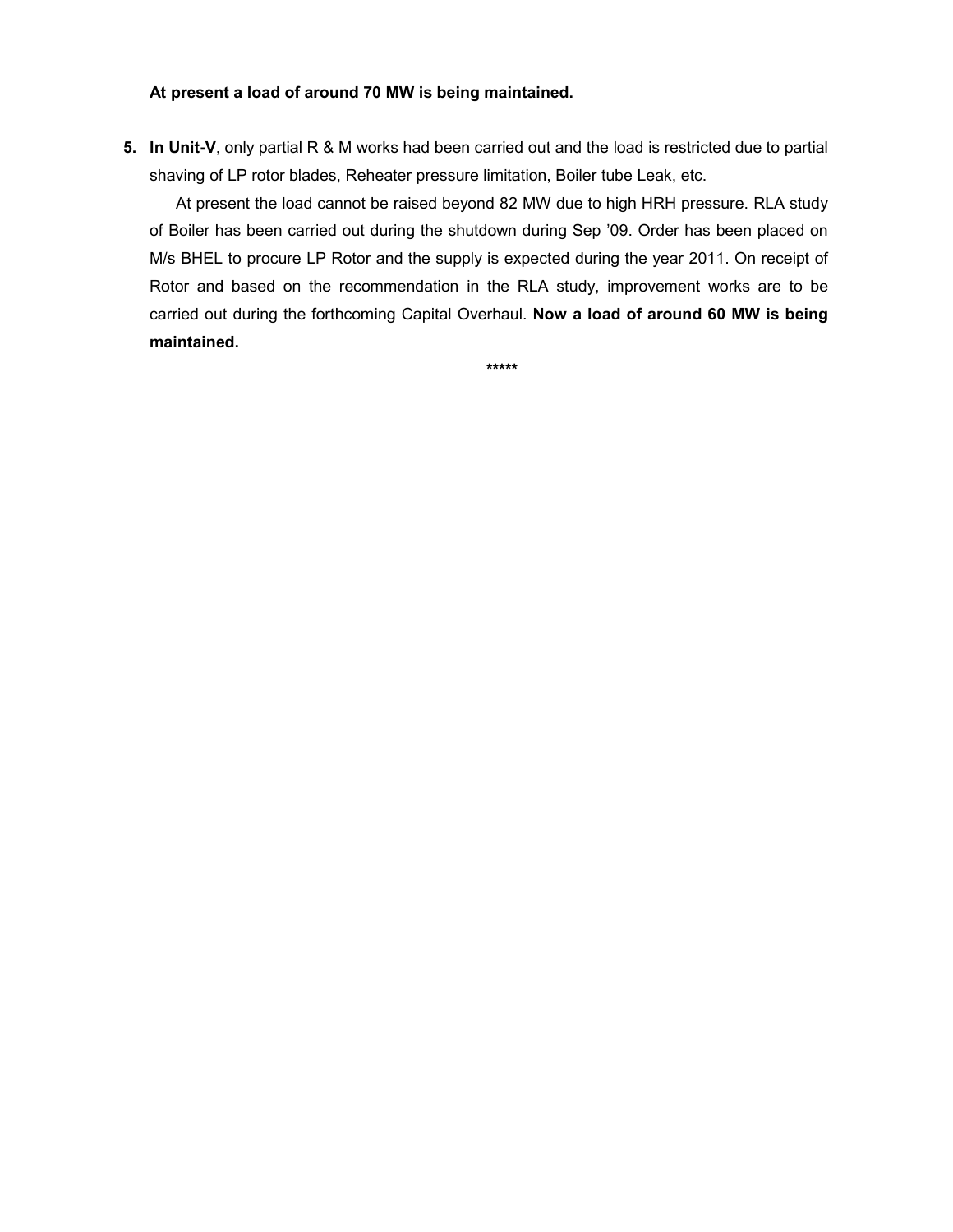## Annexure-III

## Current status and progress of Generation projects

#### I. (1x600 MW) UNIT -I NORTH CHENNAI THERMAL POWER STATION STAGE-II

TNEB proposed to establish a 1x500MW(Stage-II) Thermal Power Project in the vacant land available inside NCTPS Complex under State sector and Board accorded approval for the same vide B.P. NO.298 dt. 12.12.2005. The establishment of this project has been announced in the address of His Excellency the Governor of Tamil Nadu in the Assembly during May 2006.The estimated cost for NCTPS, Unit-I including IDC is Rs.3552 crores.

EPC cum Finance Contract was awarded to M/s.BHEL on 19.01.2008 for 600MW at a cost of Rs 2475 crores and M/s.BHEL have declared the zero date as 18.02.2008.

M/s.BHEL has started the site activities on 10.09.08. Civil Foundation works for main plant has been completed and balance of plant is in progress. Superstructure works are in progress in DG Building, Air Compressor Building and service building. RCC shell concreting has been completed for chimney, common for both the units and flue can erection for Unit-I is in progress. Boiler column erection work was commenced by M/s. BHEL on 01.06.09. Boiler drum was lifted on 12.4.10. BHEL has programmed to conduct the Hydraulic test during Feb.'10. Erection works are also in progress in ESP, power house and common control room, compressor, coal handling plant etc.,

The scheduled date of commissioning of the project is 17.02.2011(36 months from zero date) with commercial operation on 17.05.2011(39 months from Zero date. However, as per present position in progress of works, the project is expected to be commissioned by Nov.'11 (with a time delay of about 6 months).

Financial Progress: Financial tie up is made with Rural Electrification Corporation (REC) Ltd/New Delhi by BHEL. Payment of Rs.1068.27 crores has been made by REC to BHEL so far.

### II. (1x600 MW) UNIT-II NORTH CHENNAI THERMAL POWER STATION STAGE-II

TNEB has awarded contract to M/s.BHEL for establishing 1X600MW NCTPS Stage-II Unit-II Project in the vacant land available inside NCTPS Complex and adjacent to already awarded 1X600MW unit-I of NCTPS Stage-II under negotiation route at a cost of Rs.2175/- Crores vide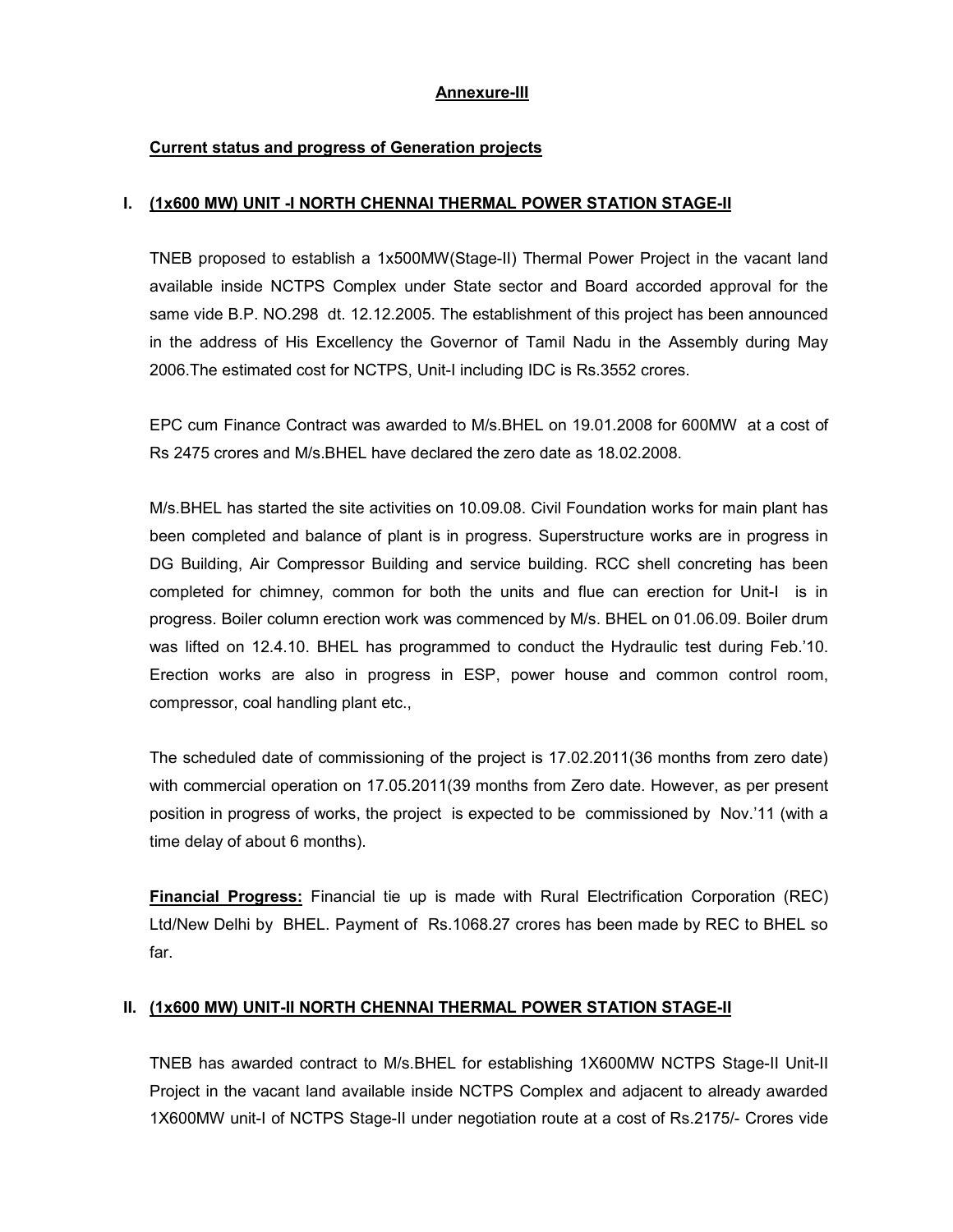B.P.No.105 (Tech branch) dt.25.06.08. The total estimated cost including IDC is Rs. 2718.75 Crores. The zero date is 16.08.08 (the date of release of 5% EPC price as initial advance).

The project shall be synchronized within 36 months (i.e.15.08.2011) and COD shall be achieved within 39 months (ie., 15.11.2011) from zero date.

M/s.BHEL has started the site activities on 01.11.2008. Boiler drum lifting was conducted on 25.03.2010. Turbo-Generator (TG) deck concreting was completed on 24.09.2010. Power House column & TG floor erection are in progress. Erection of TG & Auxilaries will be commenced from January 2011.

Civil works are in progress in Balance of Plant area. This unit will be expected to be commissioned as scheduled in November 2011.

#### Financial progress:

Rural Electrification Corporation (REC) Ltd/New Delhi has sanctioned an amount of Rs.2175 Crores towards Loan for the above project. Out of Rs.2175 crores, Rs.874.02 crores including 10% advance (2 installments) payment has been made so far.

#### III. (1X600 MW) METTUR THERMAL POWER PROJECT - STAGE III

As suitable land of sufficient extent and all other infrastructure facilities are available in the existing Mettur Thermal Power Station Complex itself, the proposal for setting up 1x600 MW, Coal based Thermal Power plant in MTPS Complex has been approved by the Board vide B.P. (FB) No.113 dt 14.06.2006. The estimated cost of the project including IDC is Rs 3550 crores.

The tender for establishing the 1 x 600 MW Mettur Thermal Power Project (Stage-III) was awarded to M/s BGRESL, Chennai on 25-06-2008 at a cost of Rs 3100 crores. The EPC contractor has established their site office, civil laboratory, batching plant etc. 1.4 Kms length of compound wall completed out of 2.412 kms. Boiler foundation completed.  $1<sup>st</sup>$  milestone activity of Boiler Structural Column Erection started on 29.09.09. Second Mile stone activity of Boiler Drum lifting completed on 25.02.2010. Boiler Pressure Parts erection works nearing completion. It is proposed to conduct Boiler Hydraulic test  $(3<sup>rd</sup>$  milestone activity) during the end of January 11.

STG Foundation works completed. TG deck concreting completed. HIP Turbine, LP Rotor, Generator Stator and Rotor, ESP were received from China. Condenser fabrication in progress. TG Erection to be started soon.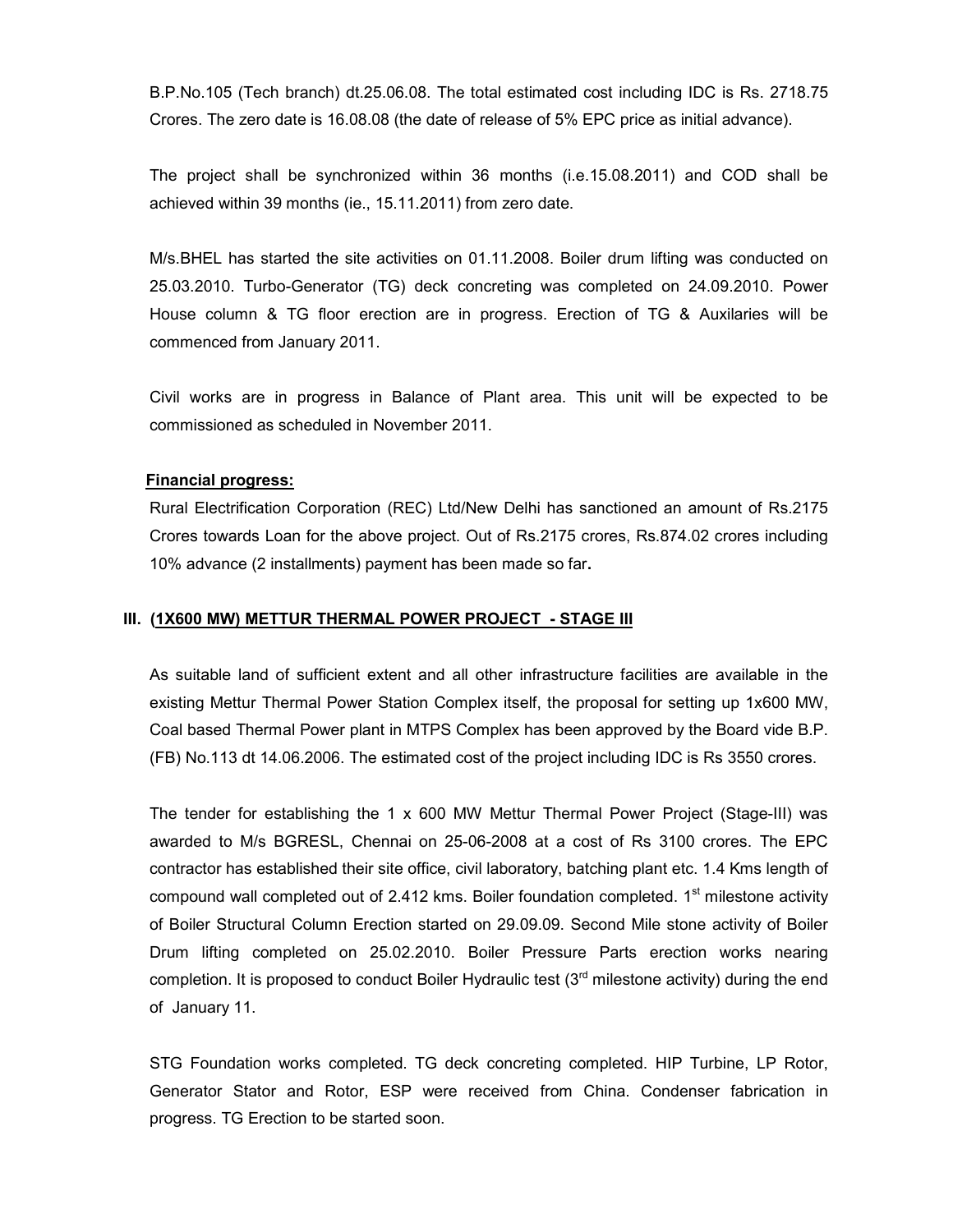Foundation for ESP completed. ESP control room works under progress. 230 KV GIS Building alongwith equipments installation completed. 400 KV GIS Building works completed. Equipment Installation works under progress. 230 KV & 400 KV GIS Control Room Building plastering under progress.

Shell construction of Chimney completed upto the full height of 275 meters on 01.03.10, Inner Corbel concreting work under progress. Ring beam and upto 50th lift completed in Natural Draft Cooling Tower and concreting of 63<sup>st</sup> lift out of 91 completed.

BGRESL, Chennai has accepted to bring the unit 2 months ahead of Schedule, for Synchronization and Commercial Operation Date (i.e) Synchronization by 16.04.2011 and commence the commercial operation by 21.07.2011. However, as per the present pace of progress carried out by BGRESL, the Unit will be brought into service as per the schedule date,(i.e) synchronization by June 2011 and Commercial Operation Date by September 2011.

### Financial progress:

Financial tie up is made with Power Finance Corporation. So far expenditure incurred is Rs.1598 crores.

### IV. (1 X 600 MW) ENNORE THERMAL POWER STATION (ANNEX)

TNEB has proposed the setting up of a coal based thermal power station of capacity 1x600 MW in the vacant land available within the existing Ennore Thermal Power station under state sector. About 84 acres of barren land is available on the southern side of the existing plant within the ETPS station is proposed to be developed for the upcoming 600 MW project.

Besides the land, coal movement through the Ennore port, Existing Ash pond and Railway siding in ETPS, Road and rail facility available for transport of men and materials, sea water for condenser cooling etc., can be best utilized for the new project so that there will be enormous savings in the capital cost of the project. Besides, it is proposed to get coal through pipe conveyors from Ennore port/NCTPS yard to ETPS directly. It is also proposed to draw water from the deep sea for condenser cooling purposes and to produce DM water using RO plant for this project.

Taking advantage of the above facilities, Board has accorded approval for establishing the project vide Per B.P(FB) No. 163 (Technical Branch) dt. 5.9.2006. The GOTN approval has also been received vide Energy Dept. Lr. No. 129/B2/06 dt. 8.12.2006.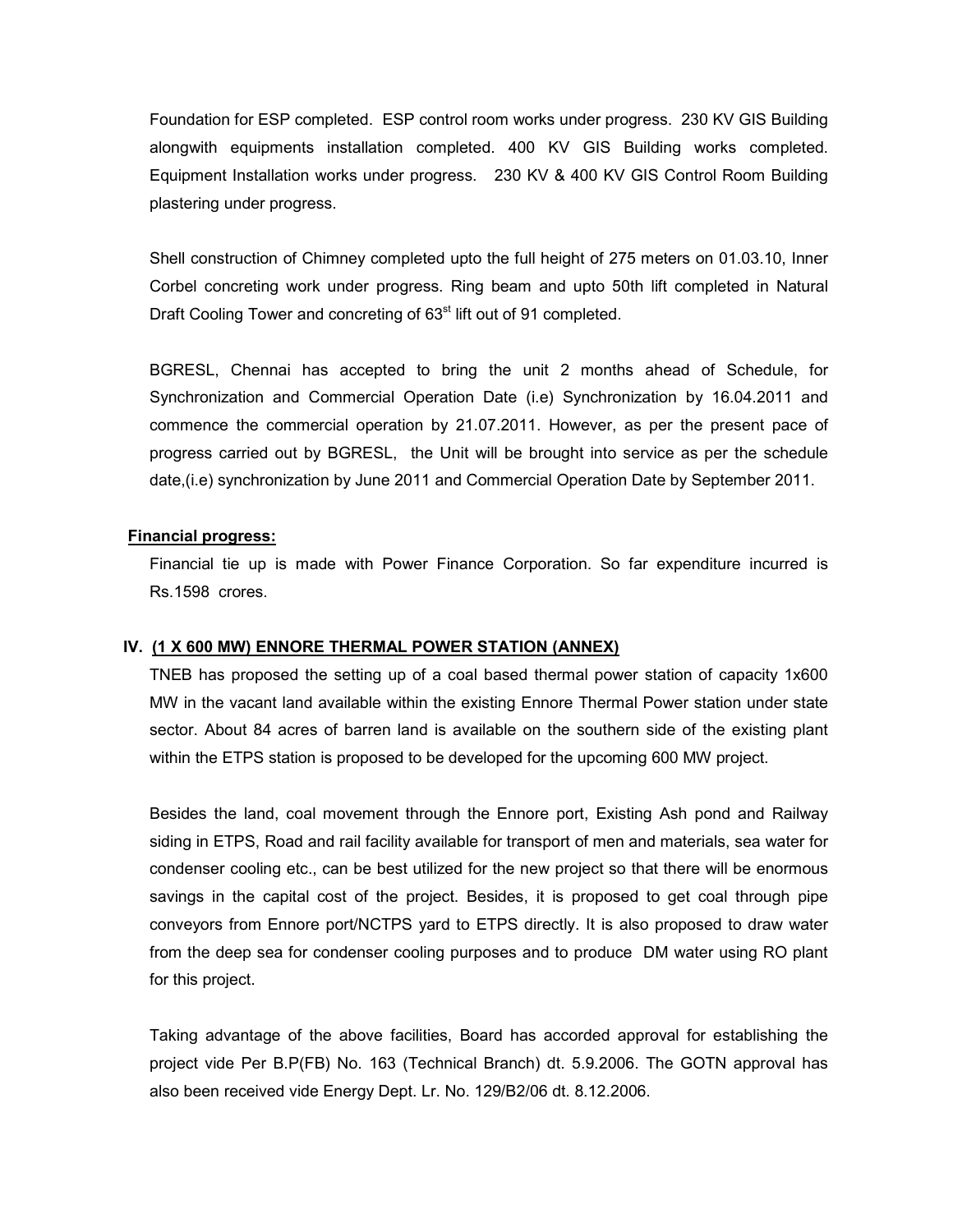All the statutory clearances required for the project have been received. M/s Desein Private Limited , New Delhi has been appointed as consultants for the project. Open Tender under International competitive bidding for establishing the 1x600 MW plant has been opened on 20.12.10. Tender evaluation is in progress. The award of EPC contract for this project is expected during February 2011.

The estimated cost of the project is about Rs.3136 Crores and the project is scheduled to be completed by 2014-15.

# V. ESTABLISHMENT OF ENNORE SEZ PROJECT OF 2X800MW COAL BASED SUPERCRITICAL THERMAL POWER PLANT IN THE ASH DYKE OF NORTH CHENNAI (KATTUPALLI)

TNEB has accorded approval vide Per.B.P(FB) No.88 dated 12.08.2009 to change the project site location for the establishment of Ennore SEZ Project of 2x600MW or 2x800MW capacity from the proposed land in the Ennore Multi Special Economic zone of TIDCO to the nearby Primary Ash Pond-I of NCTPS Ash Dyke in Thiruvallur District under State Sector, depending upon the feasibility. The present status of the project is furnished below:-

- $\div$  Govt. of TamilNadu has already been approached for the issue of G.O. and the same is awaited.
- Application fee of Rs. 5 Lakhs paid to Ministry of Coal on 25.2.2010 for getting long term coal linkage and the same is being closely followed up.
- M/s. Ramky Enviro Engineers Ltd, Hyderabad -82 have been appointed as consultants for conducting EIA study. Pre-feasibility report for this project was prepared on 11.01.2010 by TNEB itself.
- $\div$  MOEF clearance is yet to be received. Aviation Clearances required for the project has already been obtained from Airport Authority of India during May '2010.
- Consultancy contract has been awarded on 20.11.2010 to M/s.Cethar Consulting Engineers (Pvt.) Ltd for the preparation of DPR.

The estimated cost of the project is about Rs.9600 Crores and the project is scheduled to be completed by 2015-16.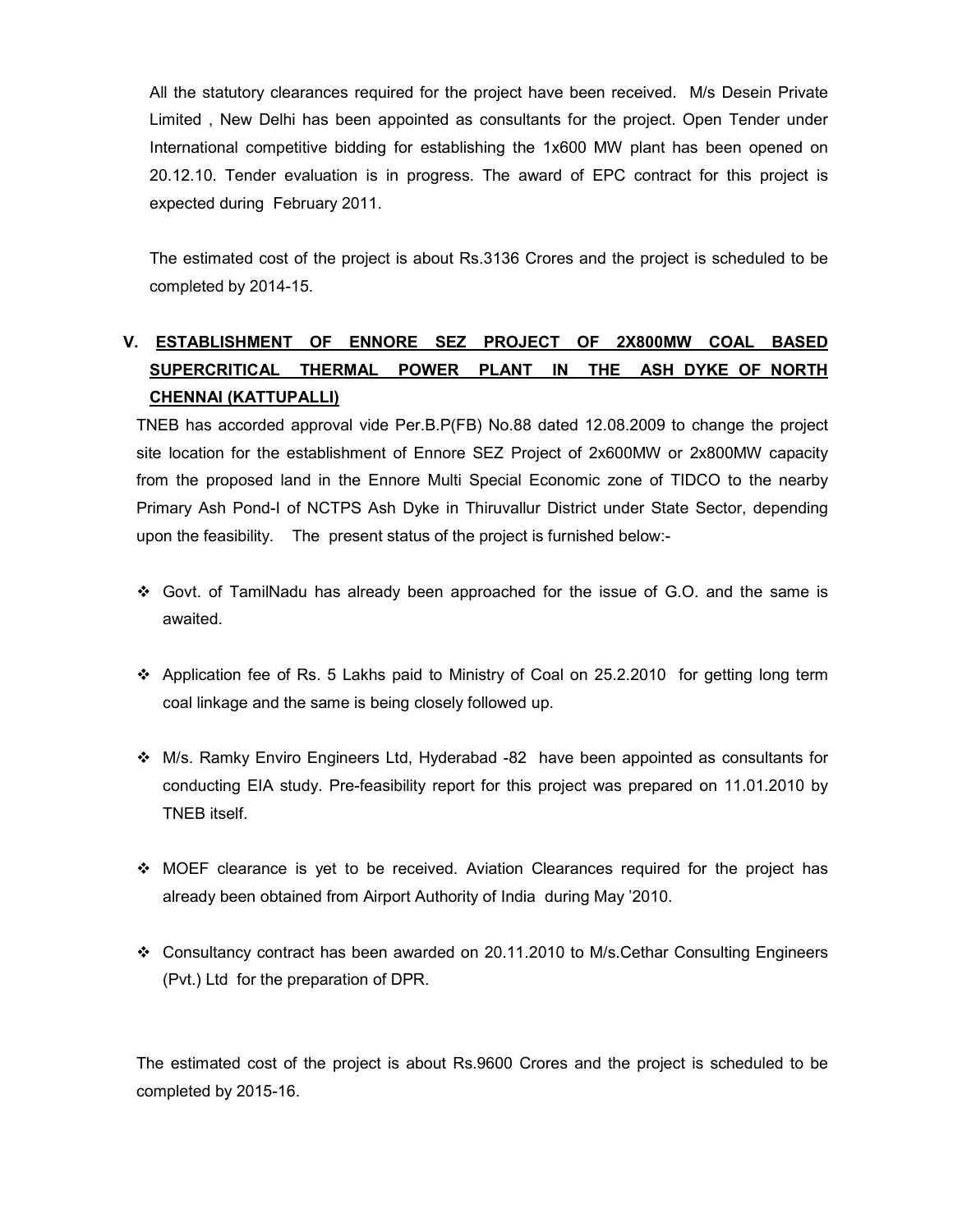# VI. ESTABLISHMENT OF CO-GENERATION PLANTS WITH SUGAR FACTORY MODERNIZATION IN CO-OPERATIVE AND PUBLIC SECTOR SUGAR MILLS IN TAMIL NADU.

Government of Tamil Nadu vide G.O.No.24 dated 26.02.2008 has directed TNEB to establish Co-generation facilities in Twelve Co-operative and Public Sector Sugar Mills by obtaining debt loans from Financial Institutions like Power Finance Corporation, IREDA and Sugar Development Fund . Equity contribution for 10% is being arranged by individual Sugar Mills through farmers and balance Equity fund if required shall be through participation of TN Government.

Capital Grant on exportable power is available for all 12 Projects from MNRE, Govt of India. The Projects are also eligible for CDM Benefits.

Concurrently Modernization of Sugar Mill is also being taken up in all the 12 Sugar Mills to reduce steam consumption in the Sugar Mill and optimize the Power Generation and Export.

TNEB has executed the EPC Contract in February 2010 with Walchandnagar Industries Ltd, Pune to Design, Implement and Commission at a total EPC cost of Rs.1125.63 crores for all the 12 Cogen Projects in 18 Months ( October 2011) for a total generation capacity of 183 MW. All projects are expected to be completed before October 2011. As per Schedule civil works are under progress for all the 12 projects.

# VII BHAVANI KATTALAI BARRAGE HEPs:

# 1. BHAVANI KATTALAI BARRAGE 2 HEP ( 2 x 15 MW )

| Type                  | Hydel             |
|-----------------------|-------------------|
| Capacity              | 2 x 15 MW         |
| <b>Project Cost</b>   | Rs.497.46 Crores. |
| Date of Commissioning | Unit I: 06/2011   |
|                       | Unit II: 08/2011  |

### Present Status:

- a. Weir/Apron concreting for all the vents completed.
- b. Pier concreting for all the vents completed.
- c. Launching of road girders/gantry girders and casting of deck slab completed for all the vents.
- d. Power House Sub Structure and Super Structure works completed.
- e. Erection of Intake gate, D.T. Gate and Trash rack completed.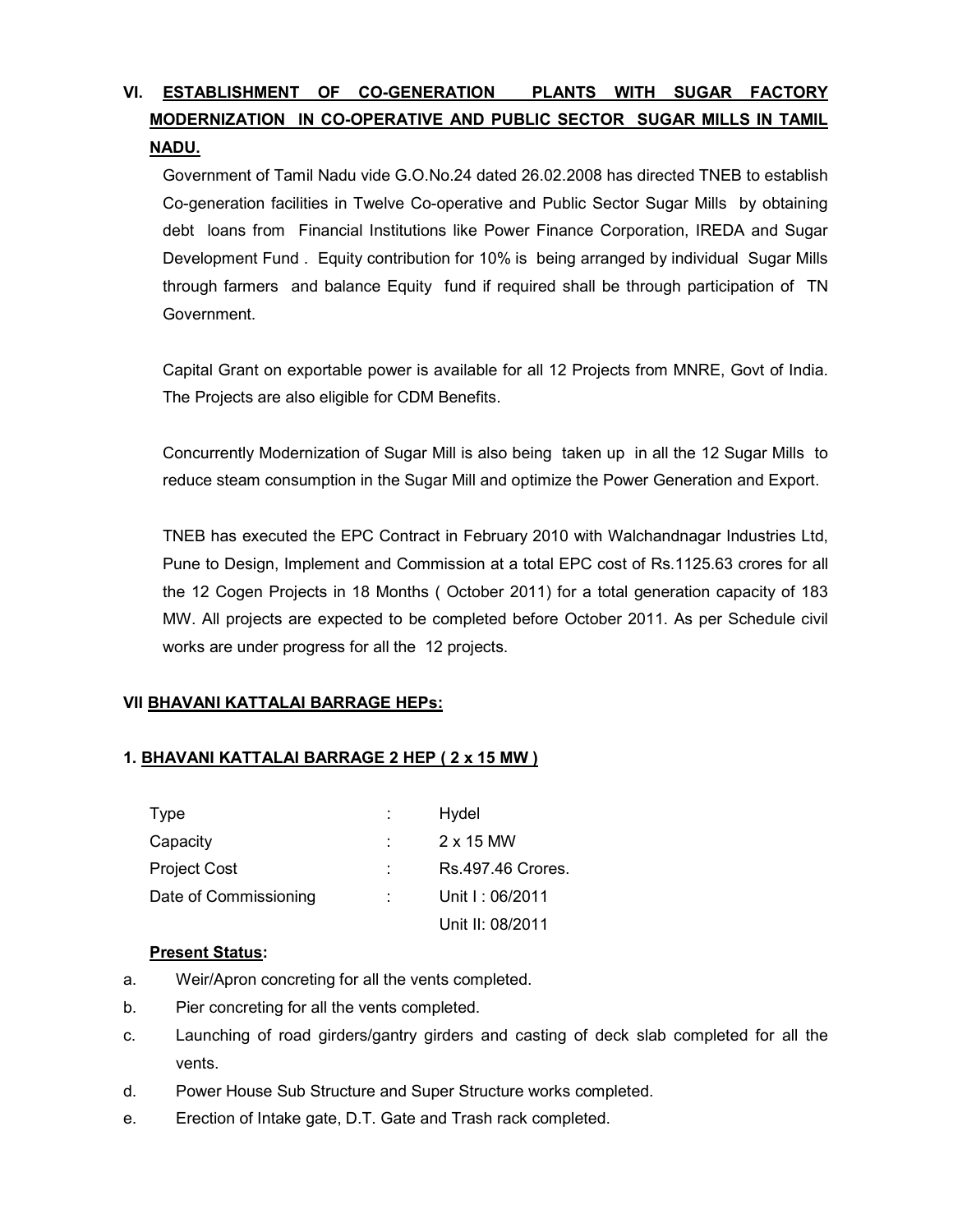- f. Erection of Stay ring of Units I & II completed.
- g. E & M equipments supply completed and erection 43% completed.

### Overall Progress: 90 %

Financial progress: So far expenditure incurred: Rs.334.97 Crores.

### 2. BHAVANI KATTALAI BARRAGE 3 HEP ( 2 X 15 MW )

| Type                  |       | Hydel             |
|-----------------------|-------|-------------------|
| Capacity              | diam. | $2 \times 15$ MW  |
| <b>Project Cost</b>   | ÷.    | Rs.396.59 Crores. |
| Date of Commissioning |       | Unit I: 11/2011   |
|                       |       | Unit II: 12/2011  |

#### Present Status:

- a. Weir/Apron concreting for all the vents completed.
- b. Pier concreting for all the vents completed.
- c. Casting of Road Girders completed and erection 80% completed. Gantry Girder casting 80% completed and erection 70% completed. Deck slab completed for 9 spans.
- d. Power House Sub Structure and Super Structure works 98 % completed.
- e. Erection of Intake Gate, Draft Tube Gate and Trash rack completed.
- f. Erection of E & M equipment 8% completed.
- g. Erection of Stay Rings of Units I & II completed.

#### Overall progress: 74 %

Financial progress: So far expenditure incurred: Rs 304.16 Crores.

### VIII. PERIYAR VAIGAI SMALL HEPs

#### 1. PERIYAR VAIGAI 1 SMALL HEP (2 x 2 MW)

| Type                  |    | Hydel                   |
|-----------------------|----|-------------------------|
| Capacity              |    | $2 \times 2$ MW         |
| <b>Project Cost</b>   | ÷. | <b>Rs. 55.45 Crores</b> |
| Date of Commissioning |    | Unit I: 02.11.2010      |
|                       |    | Unit II: 10.01.2011     |

### Present Status:

a. Weir Portion completed.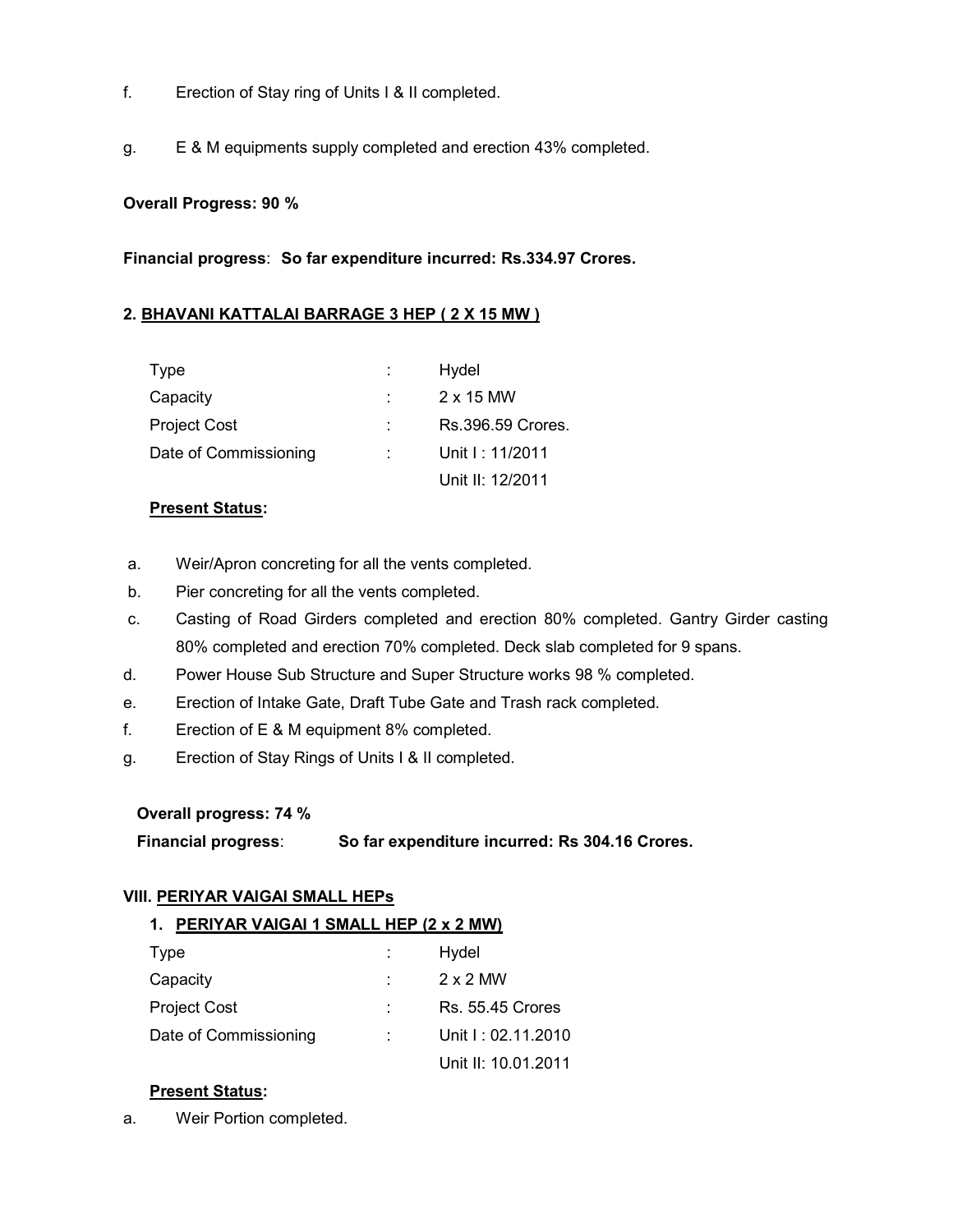- b. Power House Sub Structure works completed.
- c. Power House Super Structure works completed.
- d. Erection of Penstock Pipe Completed.
- e. Supply of Turbine & Generator Equipments 100% completed.
- f. Erection of Turbine & Generator equipments 99% completed.

Overall project progress: 99%

Financial progress: So far expenditure incurred: Rs 40.32 Crores.

## 2. PERIYAR VAIGAI 2 SMALL HEP (2 x1.25 MW)

| <b>Type</b>           |    | Hydel           |
|-----------------------|----|-----------------|
| Capacity              |    | 2 x 1.25 MW     |
| <b>Project Cost</b>   | ÷. | Rs.45.11 Crores |
| Date of Commissioning |    | March 2011      |

### **Present Status:**

- a. Weir Portion, Radial gate and Intake Structure works 98 % completed.
- b. Power House Sub Structure works completed.
- c. Power House Super Structure works 95% completed.
- d. Erection of Penstock Pipe Completed.
- e. Supply of Turbine & Generator Equipments 60 % completed.
- f. Erection of EOT crane and DT liner has been completed.

Overall progress: 80%

Financial progress: So far expenditure incurred: Rs.24.37 Crores

# 3. PERIYAR VAIGAI 3 SMALL HEP (2 x2 MW)

| Type                  | ÷ | Hydel            |
|-----------------------|---|------------------|
| Capacity              |   | 2 x 2 MW         |
| <b>Project Cost</b>   |   | Rs.66.42 Crores  |
| Date of Commissioning |   | <b>July 2011</b> |

### Present Status:

- a. Balance Weir Portion completed.
- b. Power House Sub Structure and Super Structure works 14% completed.
- c. Tail Race Excavation completed.
- d. Fabrication of Penstock completed.
- e. Supply of Turbine & Generator Equipments 80 % completed.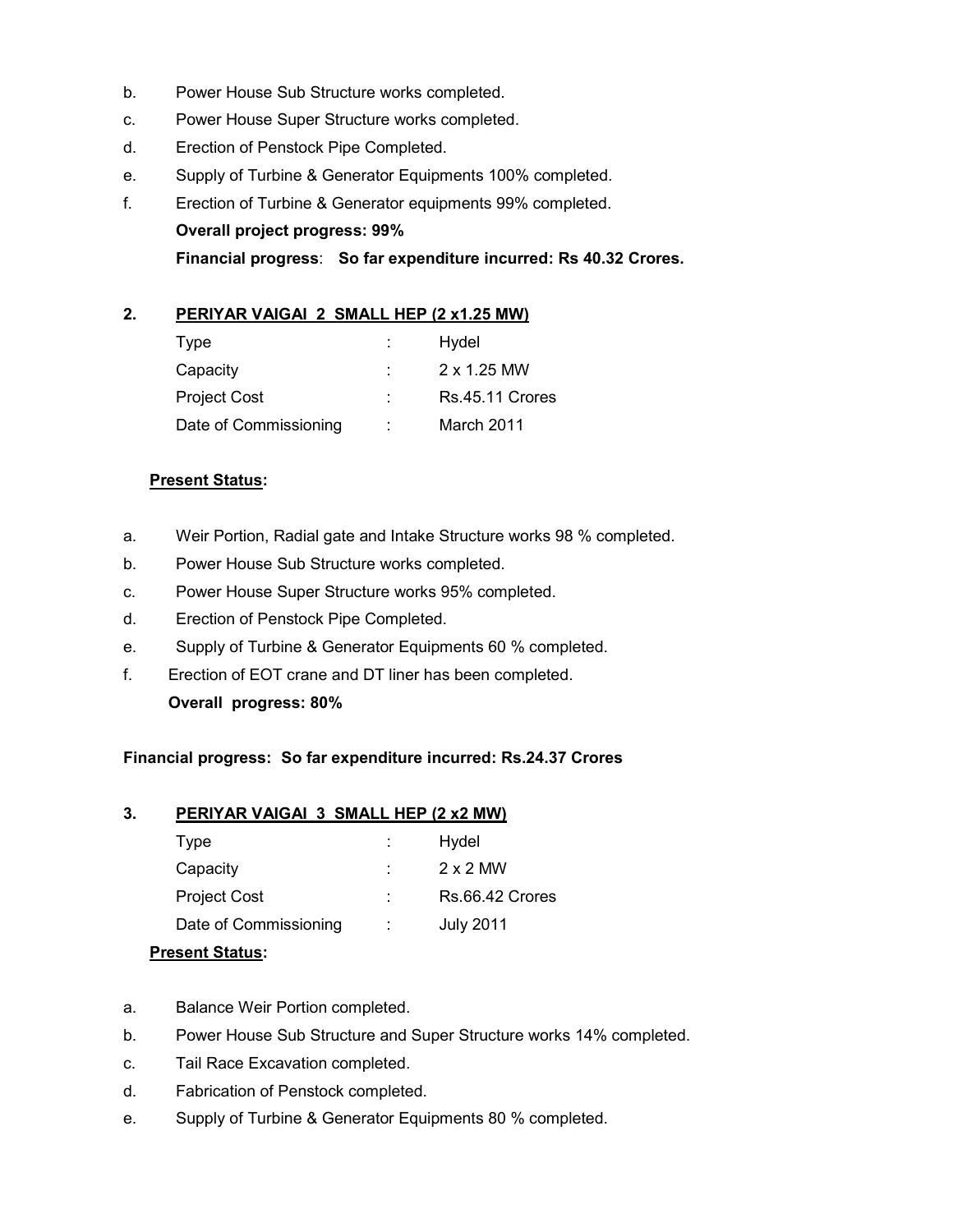Overall progress : 48% Financial progress : So far expenditure incurred: Rs 34.00 Crores.

## 4. PERIYAR VAIGAI 4 SMALL HEP (2 x1.25 MW)

| Type                  | Hydel                  |
|-----------------------|------------------------|
| Capacity              | 2 x 1.25 MW            |
| <b>Project Cost</b>   | <b>Rs.52.83 Crores</b> |
| Date of Commissioning | May 2011               |

#### Present Status:

- a. Weir Portion, Radial Gate & Intake Gate Works 99% completed.
- b. Power House Sub Structure works completed.
- c. Power House Super Structure works 85% completed.
- d. Erection of Penstock Pipe Completed.
- e. Supply of Turbine & Generator Equipments 60 % completed.

### Overall progress : 80%

Financial progress : So far expenditure incurred: Rs.29.55 Crores.

### IX. 1. (2 X 5 )MW BHAVANI BARRAGE – 1 HYDRO ELECTRIC POWER PROJECT

| Type                  | Hydel              |
|-----------------------|--------------------|
| Capacity              | 2 x 5 MW           |
| Project Cost          | : Rs.141.38 Crores |
| Date of commissioning | November 2011      |

### **Present Status:**

- a. Weir, pier, apron concrete 70% completed.
- b. Casting of road girders/gantry girders 50% completed.
- c. Fabrication of Intake gates, barrage gates and EOT crane completed. Erection to be started.
- d. Stay ring fabrication completed and erection to be started.
- e. Power House Sub Structure 84% completed.
- f. Power House Super Structure 25% completed.
- g. Supply of Generating Equipments 66% completed.

Overall progress : 70%

Financial progress : So far expenditure incurred: Rs 96.08 Crores.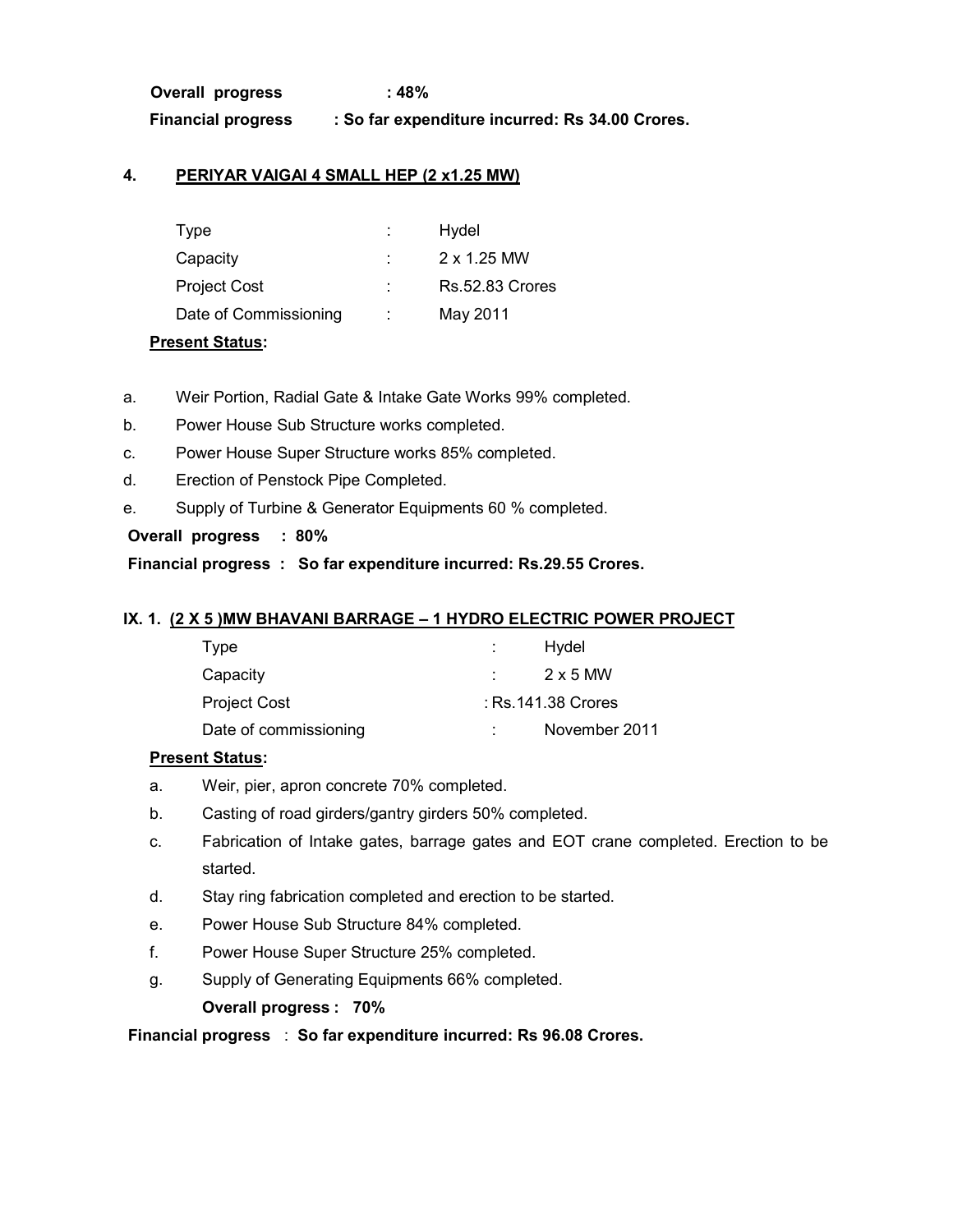### IX. 2. (2 X 5 )MW BHAVANI BARRAGE – 2 HYDRO ELECTRIC POWER PROJECT

| Type                  | Hydel                   |
|-----------------------|-------------------------|
| Capacity              | $2 \times 5$ MW         |
| <b>Project Cost</b>   | <b>Rs.151.73 Crores</b> |
| Date of commissioning | 6/2011                  |

## Present Status:

- a. Barrage Weir, pier and apron concrete completed.
- b. Casting of road girders/gantry girders completed.
- c. Intake gates, Draft tube gates, Barrage gates, EOT crane all fabrication completed. Out of 6 Nos Barrage gates 2 Nos completed.
- d. Power House Sub Structure 98% completed.
- e. Power House Super Structure 75% completed.
- f. Supply of Generating Equipments 78 % completed.

Overall progress : 78%

Financial progress : So far expenditure incurred: Rs 112.34 Crores.

## JOINT VENTURE PROJECT

# X. VALLUR THERMAL POWER PROJECT (3 x 500 MW) (JOINT VENTURE PROJECT WITH NTPC)

TNEB and National Thermal Power Corporation (NTPC) a Govt. of India undertaking signed Memorandum Of Understanding (MOU) on 12.07.2002 for establishing a 2X500 MW coal based thermal power plant at Vallur, Thiruvallur District, North Chennai. In this connection, a joint venture company namely NTPC – Tamil Nadu Energy Company Ltd (NTECL), was registered on 23.05.2003

It was proposed to add one more 500 MW unit in the project and this project have two units of 500 MW in Stage I and another one unit of 500 MW in stage II. The total project cost for Stage I and Stage II is Rs.8000 Crores. The identified site for the project is 1000 acres of saltpan land in the Vallur Village and Ministry of Commerce and Industry; Government of India has allotted the land.

All the clearances required for the project including Ministry of Environment and Forest (MOEF) has been obtained for the project. Main plant package has been awarded to M/s. BHEL on 13.08.2007 for Stage I and for Stage II on 28.07.09. The contract for other major packages have also been awarded. The construction activities of the Project are in full swing. The lifting of Boiler Drum for unit I & II has been completed by M/s. BHEL. Turbine Generator erection for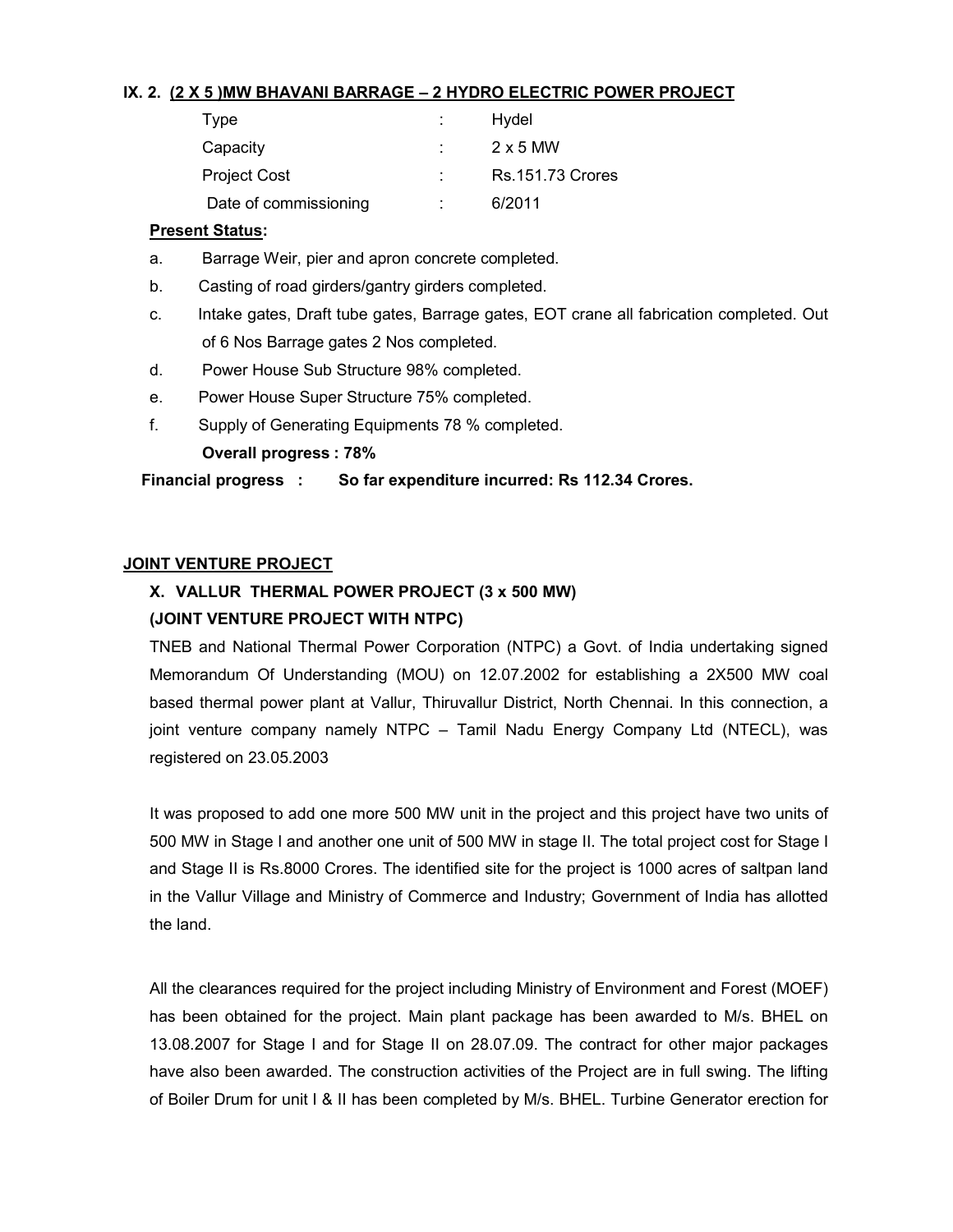unit I is in progress. Boiler Hydro Test was completed on 14.06.2010. The Boiler Light Up is expected in March 2011.

Ministry of Power/ GOI has allocated 1040.6 MW Power from this Project. We requested the GOI to allocate a minimum of 75 % (i.e.) 1125 MW. The commissioning of the Project is scheduled in October 2011 for Unit – I, December 2011 for Unit II and November 2012 for Unit- III.

# XI. NTPL - TUTICORIN THERMAL POWER PROJECT ( 2 x 500 MW)

# (JOINT VENTURE PROJECT WITH NLC)

TNEB and Neyveli Lignite Corporation (NLC) a Government of India undertaking signed Memorandum Of Understanding (MOU) on 19.06.2003 for setting up 2 x 500 MW coal based thermal power plant at Tuticorin. The project cost is about Rs.4900 Crore. A joint venture company namely NLC – Tamil Nadu Power Ltd (NTPL), has been registered and the project development activities are in progress. About 108 hectares of Tuticorin Port Trust (TPT) land adjacent to existing TTPS has been identified for the project and NLC have signed MOU with TPT for allotment of above land. Ministry of Environment & Forest/ GOI (MOEF) has accorded environmental clearance to the project on 13.06.07.

The Cabinet Committee on Economic Affairs has approved the project on 12.05.2008 and the project activities at site have commenced. M/s MECON has been appointed as consultant for this project. The tender for Main Plant has been awarded to M/s.BHEL on 28.01.2009. All other major packages have also been awarded and the works have been commenced for all packages at site. GOI has fixed target for commissioning the unit I in March 2012 and unit II in August 2012.

Government of Tamilnadu is demanding 750 M.W (75%) Power allocation from this Project. But Ministry of Power/ GOI has allocated 387 MW Power from this Project. Hon'ble Chief minister of Tamil Nadu has already taken up this issue with Hon'ble Prime Minister of India to allocate minimum 75% Power to Tamil Nadu.

# XII.UDANGUDI SUPER CRITICAL THERMAL POWER PROJECT(2x800MW) (JOINT VENTURE PROJECT WITH BHEL)

TNEB and Bharath Heavy Electricals Limited (BHEL) a Govt. of India undertaking signed Memorandum Of Understanding (MOU ) on 26.10.2007 for establishing a 2X800 MW coal based Super critical thermal power plant at Udangudi, Tuticorin District. This project is intended to have Clean Development Mechanism benefits. The estimated project cost is about Rs.9,083 Crore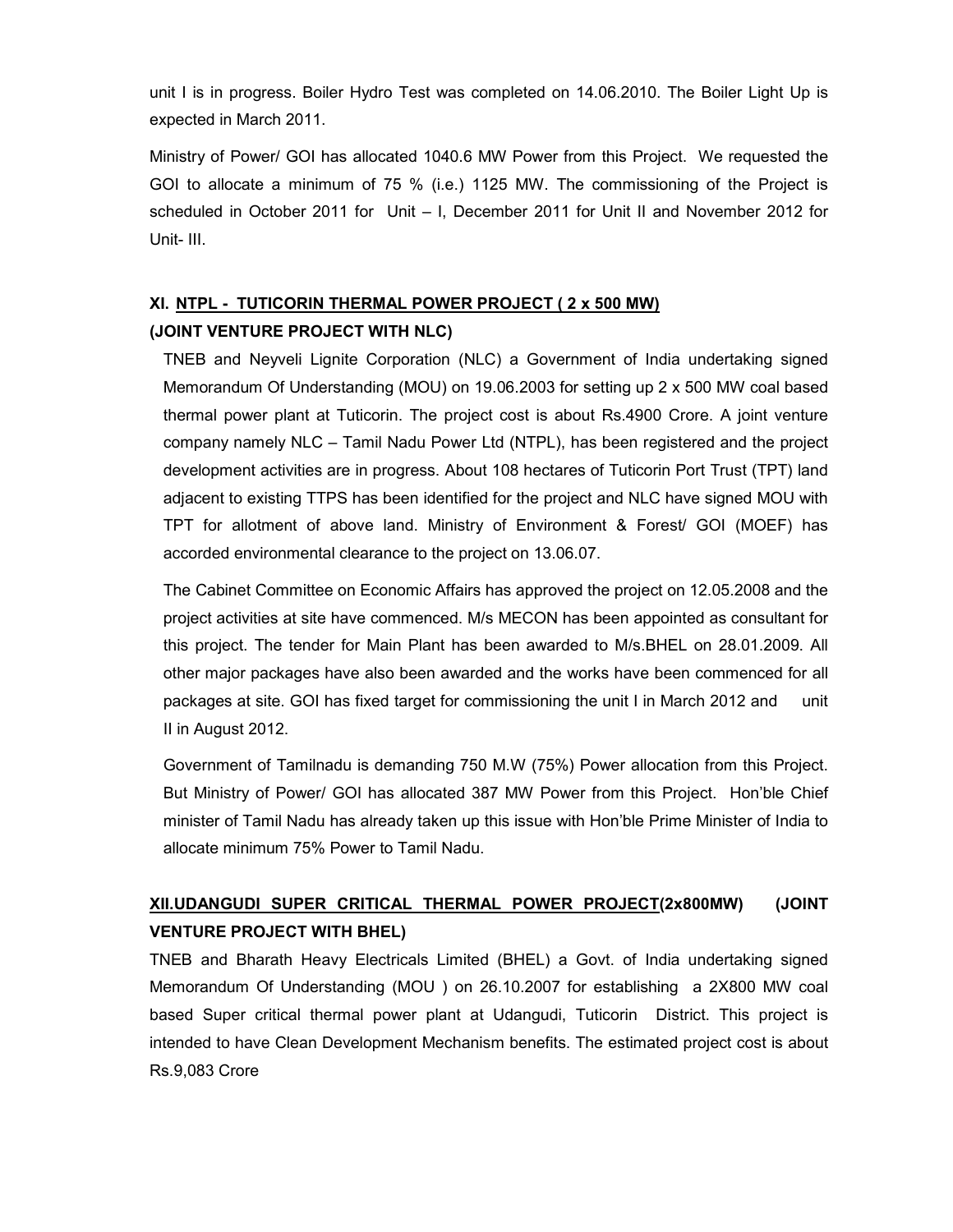As per the MOU the equity share pattern is TNEB: 26 % ; BHEL : 26 % ; Financial institutions : 48 %. BHEL will supply the Main plant equipment for the project and TNEB will depute personnel for the execution of the project and also Operation and Maintenance of the plant. The company has been formed and registered as 'Udangudi Power Corporation Ltd.' The JV Agreement has been signed on 26.11.2008, subsequently the JV company has been incorporated on 26.12.2008. The first Board meeting of the JV Company was held on 07.01.2009.

The identified site for the project is 307.72.0 hectares (760 acres) of Govt. poramboke land in the Udangudi Village and GOTN has accorded enter upon permission on 29.02.2008 to carry out the preliminary project activities. GOTN has issued order for alienation of 305.31.0 hectares of poramboke land to TNEB on 23.02.2010.

GOTN has also issued administrative sanction for the alienation of 116.18.5 hectares of patta land on 22.03.2010 for formation of pathway to take water to Industries and for the construction of quarters to the employees. The issue of notification is in progress. The site studies have been completed. Topography survey and Marine bore hole studies have been completed. Bathymetric study for construction coal jetty is completed.

MOEF expert committee for Environmental Impact Assessment has recommended clearance for this Project. But MOEF has de-listed and kept the project in abeyance for want of firm coal linkage. The above coal linkage is perused at Ministry of Coal. Long-term coal linkage is yet to be obtained. M/s IIT, Madras has given feasibility report for establishing separate coal jetty near the site. M/s. National Institute of Oceanography is conducting model studies for finalizing the location of coal jetty for the project.

The work of Site leveling & Compound wall are in progress. The Tender for Consultancy & Owners Engineering Services are under progress. After receipt of MOEF clearance, BHEL will be awarded for Main plant Works. The Unit I of the Plant is expected to be commissioned by March 2013 and Unit II by September 2013.

\*\*\*\*\*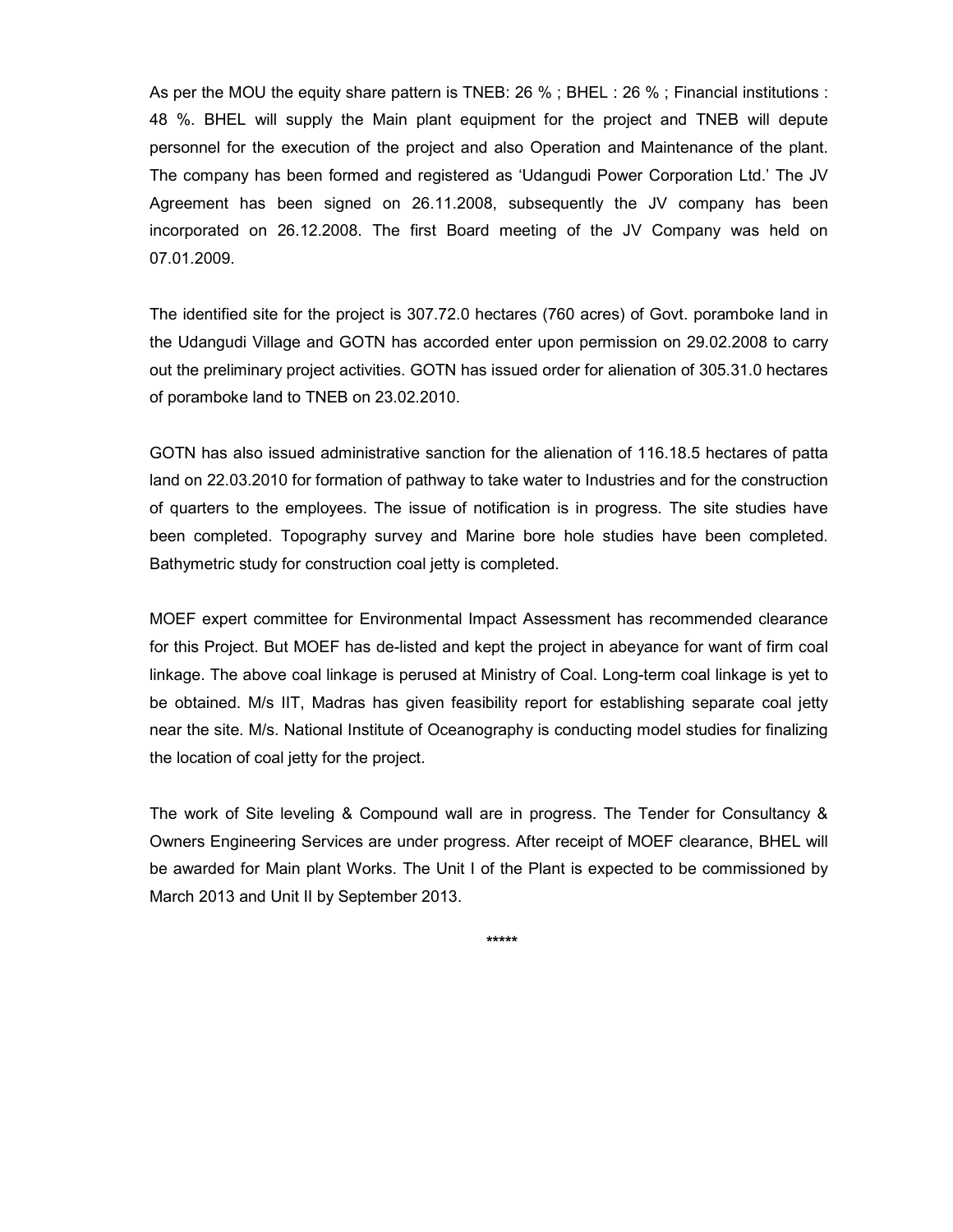### Annexure-IV

## Status of billing and collection in TANGEDCO:

1. HT Billing (Consumer Base : 7150)

**Billing:** The HT Billing Software has been developed in Client – Server Technology with Oracle as Backend and Developer 2000 as front end and loaded in all the 39 Distribution Circles from 2001 onwards. As and when the instructions are received from the Accounts wing regarding the modifications in Procedure, necessary modifications are carried out in all the 39 circles.

Collection: The HT Collections are being done in all the 39 Distribution Circles through the HT Collection module. The facility of ECS Payment for HT Consumers of Chennai Regions was introduced from February 2009 onwards. The same has been extended throughout the State from 01.12.2010.

2. LT Billing: (Consumer Base : 2.1 Crores)

Billing:

# 1. 30 Days Assessment and Collection:

The Assessment system in force is that the Assessment being done during the second half of the month and the Collection done during the first half of the succeeding month with a fixed due date of  $15^{\text{th}}$ .

The 30 days assessment and collection facility has been introduced in Chennai-North Region to facilitate the consumers by giving 20 days time period for making their payments so as to reduce the peak days crowd at the collection counters by evenly distributing due dates for making payment throughout the month.

This scheme has been extended to 3 more regions (Chennai South, Coimbatore and Erode) and will be extended to other remaining 5 regions shortly.

2. All Account Head Collection: Presently consumers can make their current consumption charges only at the Assessor counter and if any other payment is due (for eg. either ACCD or miscellaneous arrears), he has to pay at the IA/RS Counters. The consumer has to stand in one queue for paying the regular CC Charges and then on to the next queue for paying other charges.

With a view to mitigate this problem, the consumers can now make any payment (Current Consumption Charges or arrears or miscellaneous payment) at any counter (Assessor/IA/RS). This facility has been implemented in Erode Region from 08.11.2010 as a trial measure and will be extended to all other regions in a phased manner.

3. HHD: The firmware in the Hand Held Devices has been modified to suit the 30 days assessment and Collection methodology. This facility is under testing in selected section